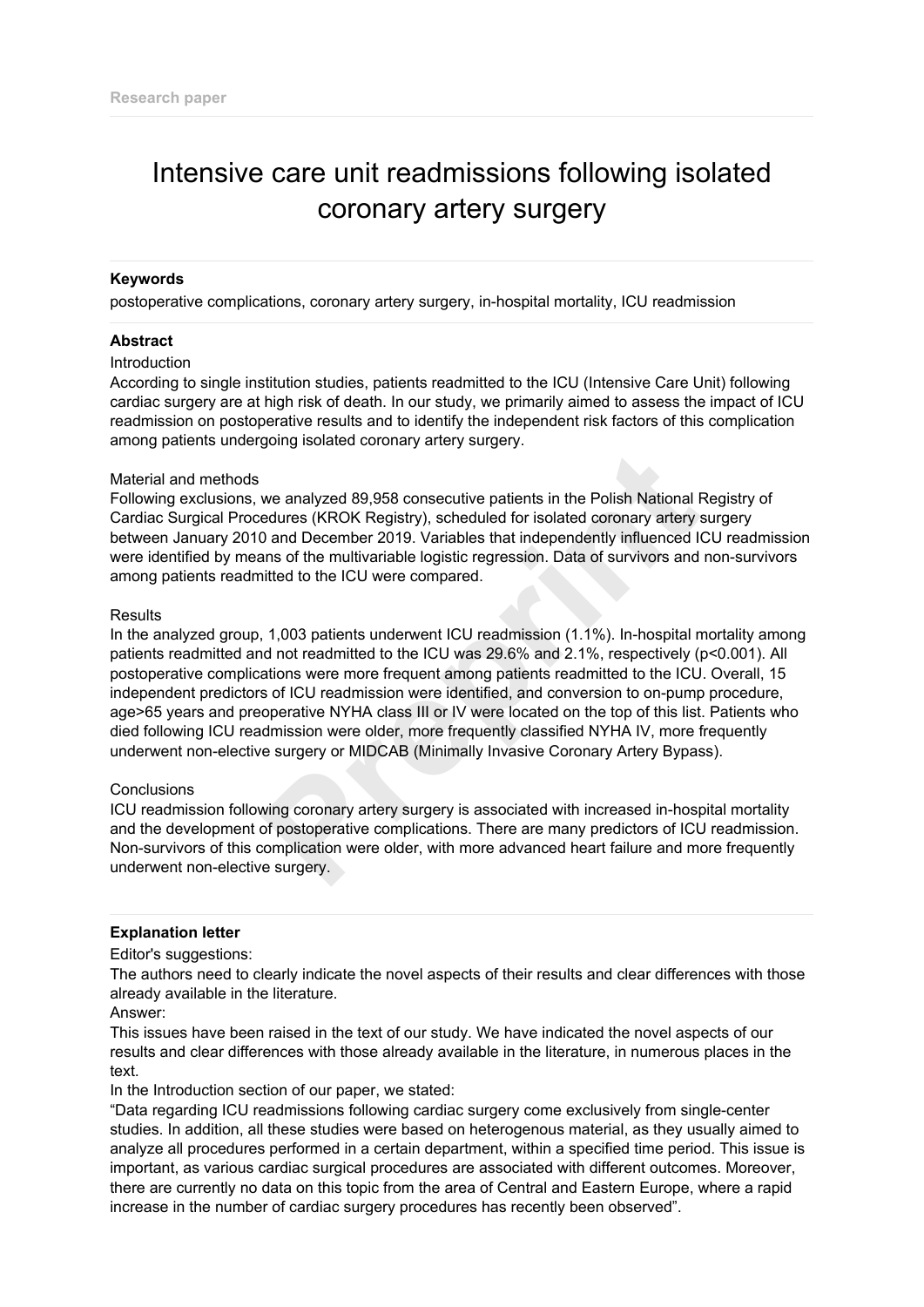In the Discussion section, such information is given in the following sentences:

"Population of patients readmitted to the ICU following isolated coronary artery surgery, analyzed in our study, is probably the largest described to date in the medical literature".

"It is very difficult to find comparative data for our results in the medical literature. Most of the available studies refer to ICU readmissions following various cardiac surgical procedures, and therefore involve an extremely heterogeneous population. Only two relatively small studies recently analyzed ICU readmissions in patients undergoing isolated coronary artery surgery".

"The results of our multivariable analysis are unique, because there are no comparative data of this size in the medical literature".

## Review 1

1) Some abbreviations are used for the first time, without explanation (e.g. ICU even in the abstract) Answer:

# Agree.

Action:

We added explanations to abbreviations in the abstract: ICU (Intensive Care Unit), NYHA (New York Heart Association), MIDCAB (Minimally Invasive Coronary Artery Bypass Procedure) and in the discussion: COPD (Chronic Obstructive Pulmonary Disease), MI (Myocardial Infarction), ERAS (Enhanced Recovery After Surgery).

2) "The primary aim" and "the secondary aim" should be changed to "the primary outcome" and "the secondary outcome"; it is a bit odd with this terminology;

Answer:

Agree.

Action:

The phrases "the primary aim" and "the secondary aim" have been changed to: "the primary outcome" and "the secondary outcome".

3) I believe that the clinical / paraclinical criteria applied for admission / readmission to the ICU should be specified in the section on methods

Answer:

We fully agree with this comment, but unfortunately KROK Registry has its limitations. Information on the direct reason for ICU readmission is not available in this Registry. This is clearly indicated in the paragraph describing the limitations of our study in the Discussion section:

"In spite of the fact that the analyzed population of patients readmitted to the ICU following isolated coronary artery surgery in our study was very large, our study is not without drawbacks. One obvious limitation is in the retrospective nature of our study. In our analysis, we were strictly limited to the data available in the KROK Registry. Also, we did not know, what was the timing and the direct reason for ICU readmission, as this information is not available in the KROK database." **Processor (Minimary Invasive Colonially Artery bypass Procedure)** a<br> **Processor (Minimary Preprint)**<br>
After Surgery).<br>
After Surgery).<br>
After Surgery).<br>
After Surgery).<br>
Ind "the secondary aim" should be changed to "the p

However, in our results it may be clearly seen that ICU readmissions have been primarily linked to postoperative complications, and these are well defined in the Methods section in the following paragraph:

"Patients who developed postoperative complications in the analyzed cohort were identified. Neurological complications were defined to include patients who developed a new neurological deficit in the postoperative period with persistent symptoms still present at the time of the hospital discharge. Respiratory complications included patients who required prolonged mechanical ventilation for more than 24 hours, and/or patients who developed pneumonia in the postoperative period. Renal complications included patients who required any form of renal replacement therapy in the postoperative period. Gastrointestinal complications included patients with gastrointestinal bleeding, pancreatitis, cholecystitis, and/or mesenteric ischemia – with or without a surgical intervention. Sternal, mediastinal or wound infection included all types of surgical site infections of the sternum. Perioperative myocardial infarction was recognized according to the criteria used by the Society of Thoracic Surgeons adult cardiac surgery database. In the initial period (<24 hours following the procedure) this included CK-MB serum values exceeding 5 times the upper limit of norm, with or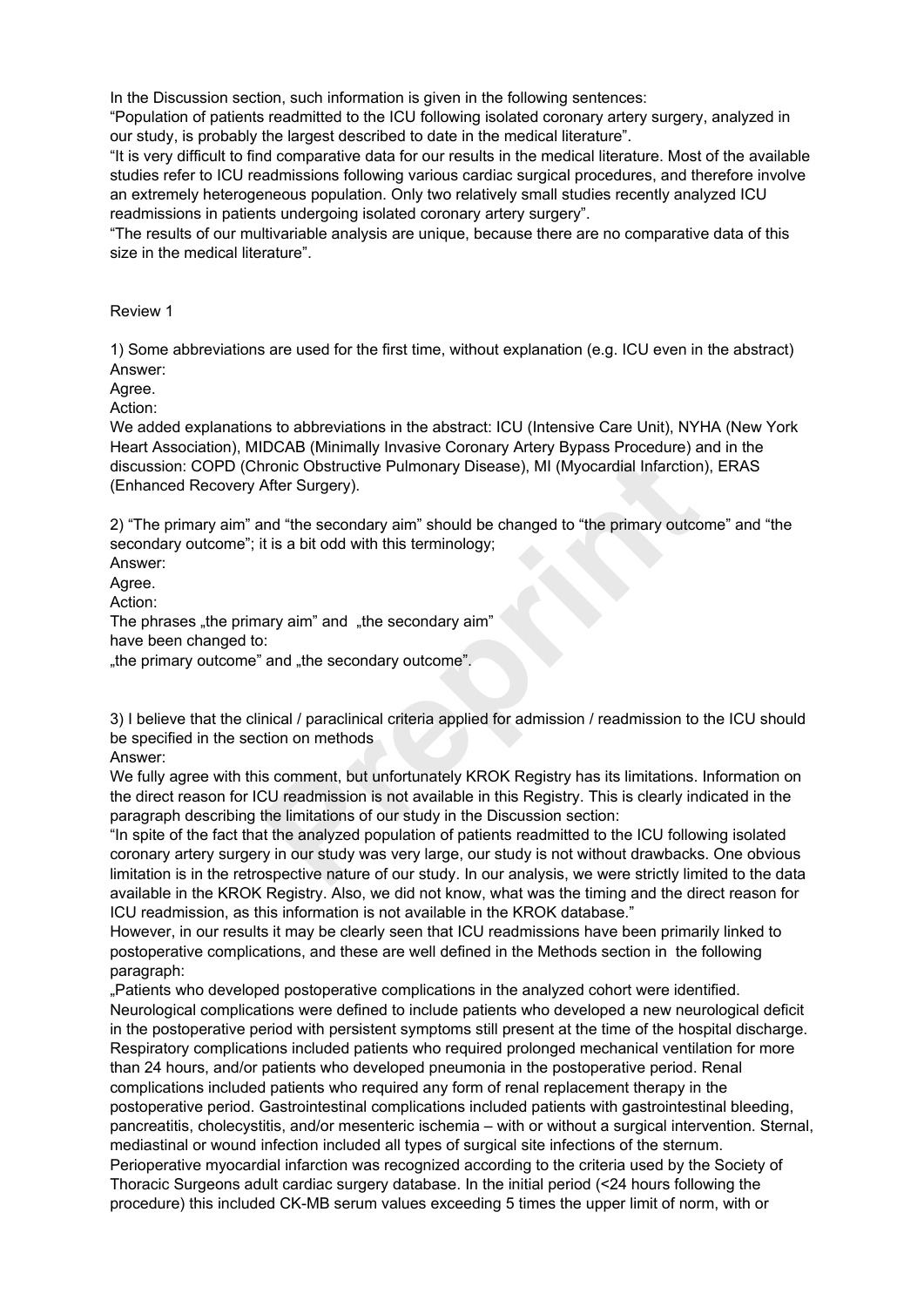without new Q waves present in two or more leads (clinical signs were not required). In the later period (> 24 hours), it was necessary to determine at least one of the following criteria: progressive reduction in ST, appearance of new Q waves, appearance of a new left bundle branch block in the ECG, at least 3 times the CK-MB serum values.

Mechanical circulatory support was broadly defined to include the use any of the available options in this field. Finally, ICU readmission was identified if a patient was transferred to the ICU again following a previous discharge from this unit, during the same hospital admission."

4) It is not understood why perioperative myocardial infarction was defined using CK-MB and Qwaves, but not according to the 4th universal definition of myocardial infarction (CABG myocardial infarction): "Coronary artery bypass grafting (CABG) -related MI is arbitrarily defined as elevation of cTn values> 10 times the 99th percentile URL in patients with normal baseline cTn values. In patients with elevated pre-procedure cTn in whom cTn levels are stable (≤20% variation) or falling, the postprocedure cTn must rise by > 20%. However, the absolute post-procedural value still must be > 10 times the 99th percentile URL "- doi: 10.1093 / eurheartj / ehy462

## Answer:

Thank for this comment. The 4th universal definition of myocardial infarction was created recently (in 2018), and KROK Registry was lauched many years ago. Polish Club of Cardiac Surgeons (owner of the KROK Registry) used the criteria adopted by the Society of Thoracic Surgeons to establish the KROK Registry and no changes in the nomenclature have been made since then. The authors of this publication have no influence on the definitions used in the Registry, but we will inform Polish Club of Cardiac Surgeons to redefine the definition of myocardial infarction in the KROK-Registry.

5) We did not find anything specified about the impact of AKI after CABG on ICU readmission as well as mortality.

Answer:

We are grateful for this comment. We are perfectly aware that AKI increases the risk of both ICU readmission and mortality. In our study, however, we did not aim to assess the impact of AKI on ICU readmissions and mortality. Instead, we aimed to assess the incidence of postoperative AKI and mortality among patients readmitted and not readmitted to the ICI and this makes an important difference.

Among patients readmitted to the ICU, renal complications were found to be 10 times higher in comparison to the remaining patients. According to the definition used in the KROK Registry: "renal complications included patients who required any form of renal replacement therapy in the postoperative period". It means, that the percentage of patients requiring any form of renal replacement therapy in the postoperative period was 11.5% among patients readmitted to the ICU and 1.3% in the remaining population. Inter 4th universal delimition of injuded intraction was clearated many years ago. Polish Club of Cardiac Surge<br>isety was lauched many years ago. Polish Club of Cardiac Surge<br>sed the criteria adopted by the Society of Thor

The same is also valid for ICU mortality. In-hospital mortality among patients readmitted and not readmitted to the ICU was 29.6% and 2.1%, respectively (p<0.001).

6) The conclusions should be written as a separate chapter, not as part of the discussion

Answer: Agree.

Action:

We deleted the conclusions from discussion and added a new chapter "Conclusions", as suggested.

[poprawka KROK 2.doc](https://www.editorialsystem.com/dl/a/263891/99d2e6778cd374f5c54da3078501888c/)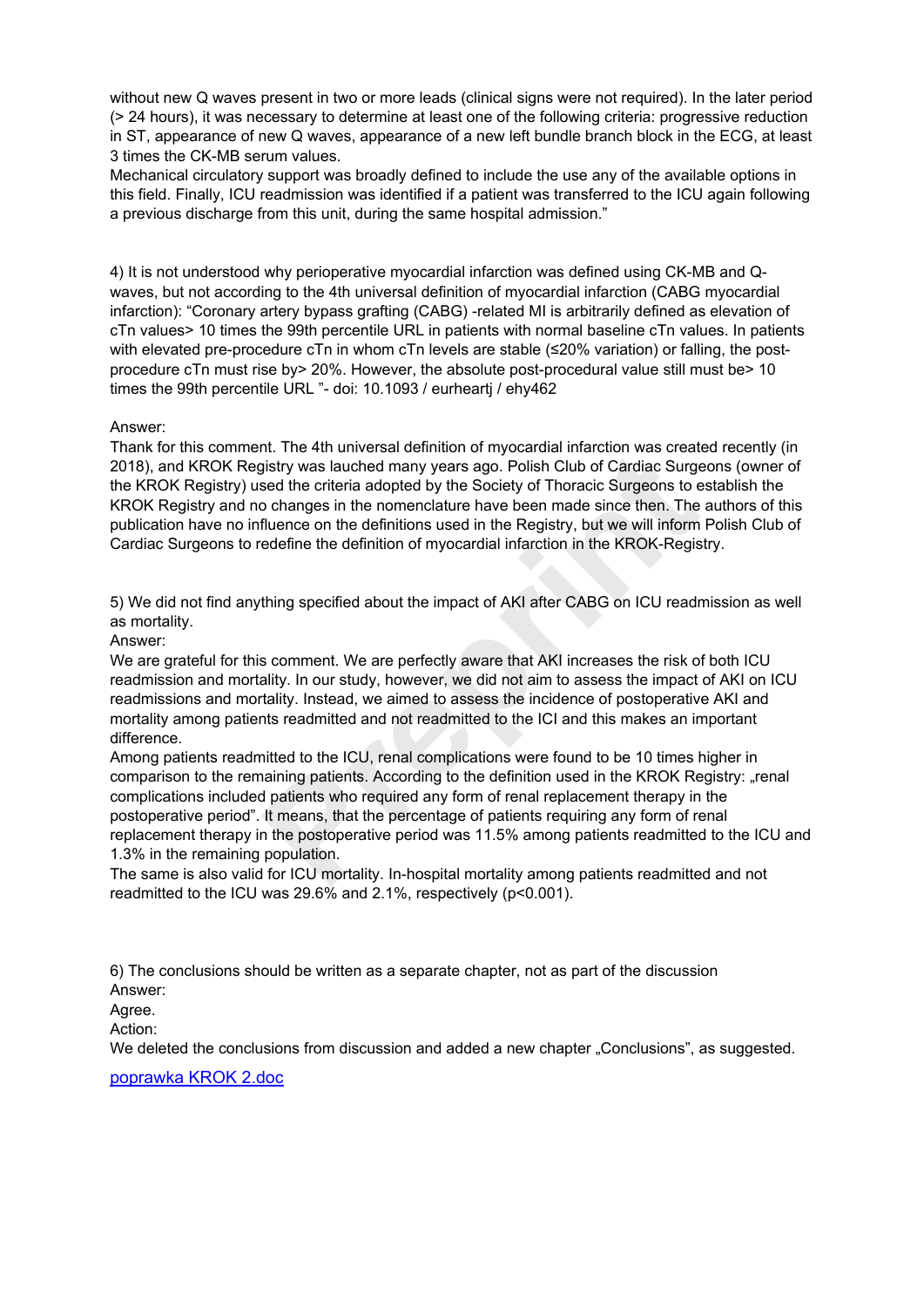# Intensive care unit readmissions following isolated coronary artery surgery

Marek Grochla<sup>1</sup>, Piotr Knapik<sup>1</sup>, Piotr Suwalski<sup>2</sup>, Bartłomiej Perek<sup>3</sup>, Marek

Cisowski<sup>4</sup>, Tomasz Hirnle<sup>5</sup>, Krzysztof Filipiak<sup>6</sup>, Michał O. Zembala<sup>6,7</sup>

Running head: ICU readmitted after coronary artery surgery

- 1 Department of Anaesthesiology and Intensive Therapy, Silesian Centre for Heart Diseases, Medical University of Silesia, Zabrze, Poland.
- $^{2}$ Department of Cardiac Surgery, Central Clinical Hospital of the Ministry of Interior and Administration, Warsaw and Centre of Postgraduate Medical Education, Warsaw, Poland. reprised University of Silesia, Zabrze, Polan<br>
Cardiac Surgery, Central Clinical Hospital of t<br>
And Administration, Warsaw and Centre of Postgra<br>
Ation, Warsaw, Poland.<br>
Cardiac Surgery and Transplantology, Poznan Uni<br>
rec
- 3 Department of Cardiac Surgery and Transplantology, Poznan University of Medical Sciences, Poznan, Poland.
- 4 Department of Cardiac Surgery, University Hospital, Institute of Medical Sciences, University of Opole, Poland.
- 5 Department of Vascular Surgery and Transplantation, Medical University of Bialystok, Poland
- 6 Department of Cardiosurgery, Pomeranian Medical University in Szczecin, Poland.
- <sup>7</sup>Department of Cardiac, Vascular and Endovascular Surgery and Transplantology, Silesian Centre for Heart Diseases, Zabrze, Poland.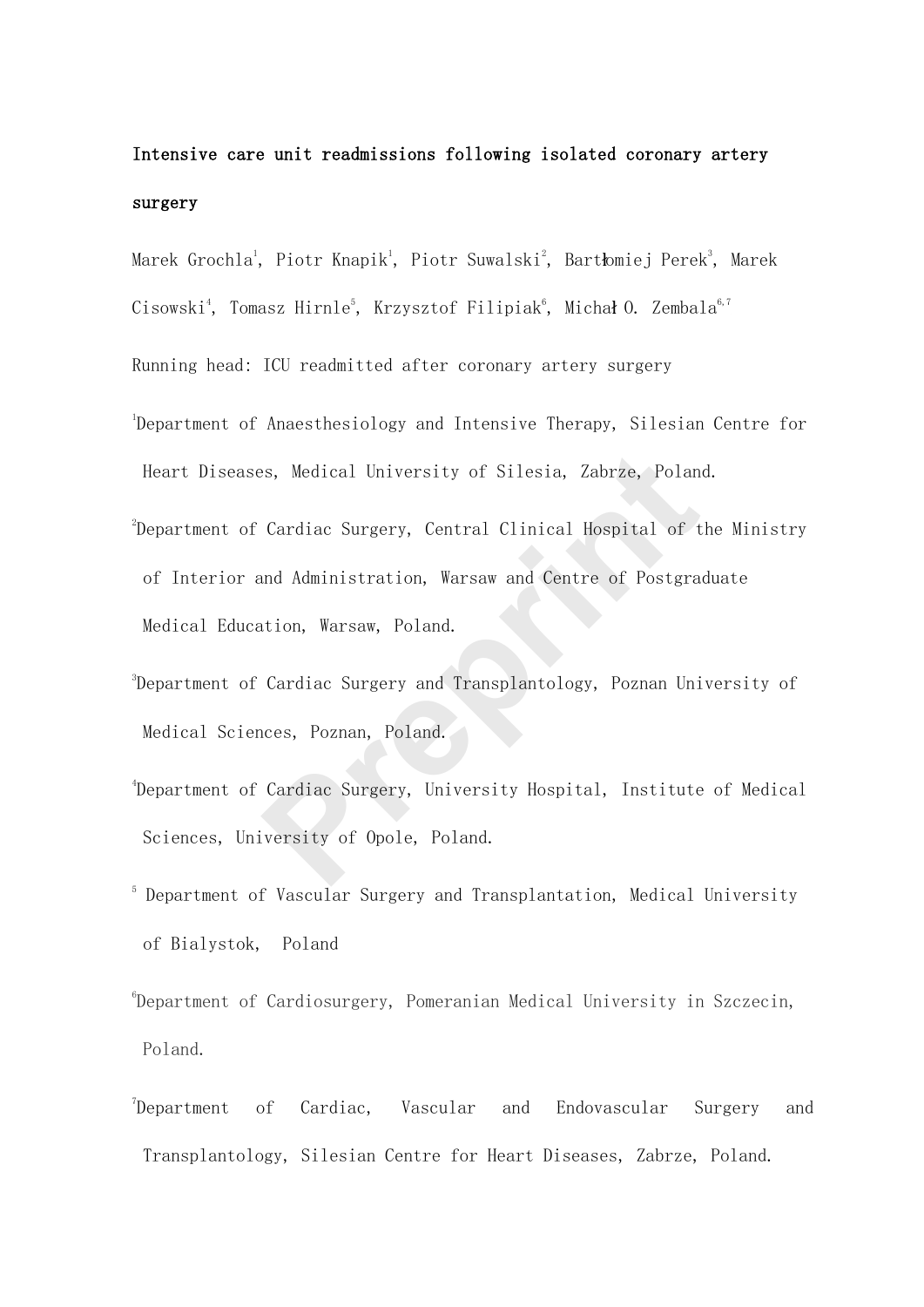On behalf of KROK Investigators:

Lech Anisimowicz, Andrzej Biederman, Dariusz Borkowski, Mirosław Brykczyński, Paweł Bugajski, Paweł Cholewiński, Romuald Cichoń, Marek Cisowski, Marek Deja, Antoni Dziatkowiak, Leszek A. Gryszko, Tadeusz Gburek, Ireneusz Haponiuk, Piotr Hendzel, Tomasz Hirnle, Stanisław Jabłonka, Krzysztof Jarmoszewicz, Marek Jasiński, Ryszard Jaszewski, Marek Jemielity, Ryszard Kalawski, Bogusław Kapelak, Jacek Kaperczak, Maciej A.Karolczak, Michał Krejca, Wojciech Kustrzycki, Mariusz Kuśmierczyk, Paweł Kwinecki, Bohdan Maruszewski, Maurycy Missima, Jacek J. Moll, Wojciech Ogorzeja, Jacek Pająk, Wojciech Pawliszak, Edward Pietrzyk, Grzegorz Religa, Jan Rogowski, Jacek Różański, Jerzy Sadowski, Girish Sharma, Janusz Skalski, Jacek Skiba, Janusz Stążka, Piotr Stępiński, Kazimierz Suwalski, Piotr Suwalski, Zdzisław Tobota, Łukasz Tułecki, Kazimierz Widenka, Michał Wojtalik, Stanisław Woś, Marian Zembala and Piotr Żelazny. sztof Jarmoszewicz, Marek Jasiński, Ryszard Jasz<br>
y, Ryszard Kalawski, Bogusław Kapelak, Jacek Kap<br>
czak, Michał Krejca, Wojciech Kustrzycki, Marius<br>
aweł Kwinecki, Bohdan Maruszewski, Maurycy Missi<br>
1 Ogorzeja, Jacek Pają

## Declarations of interest: none

# Corresponding author: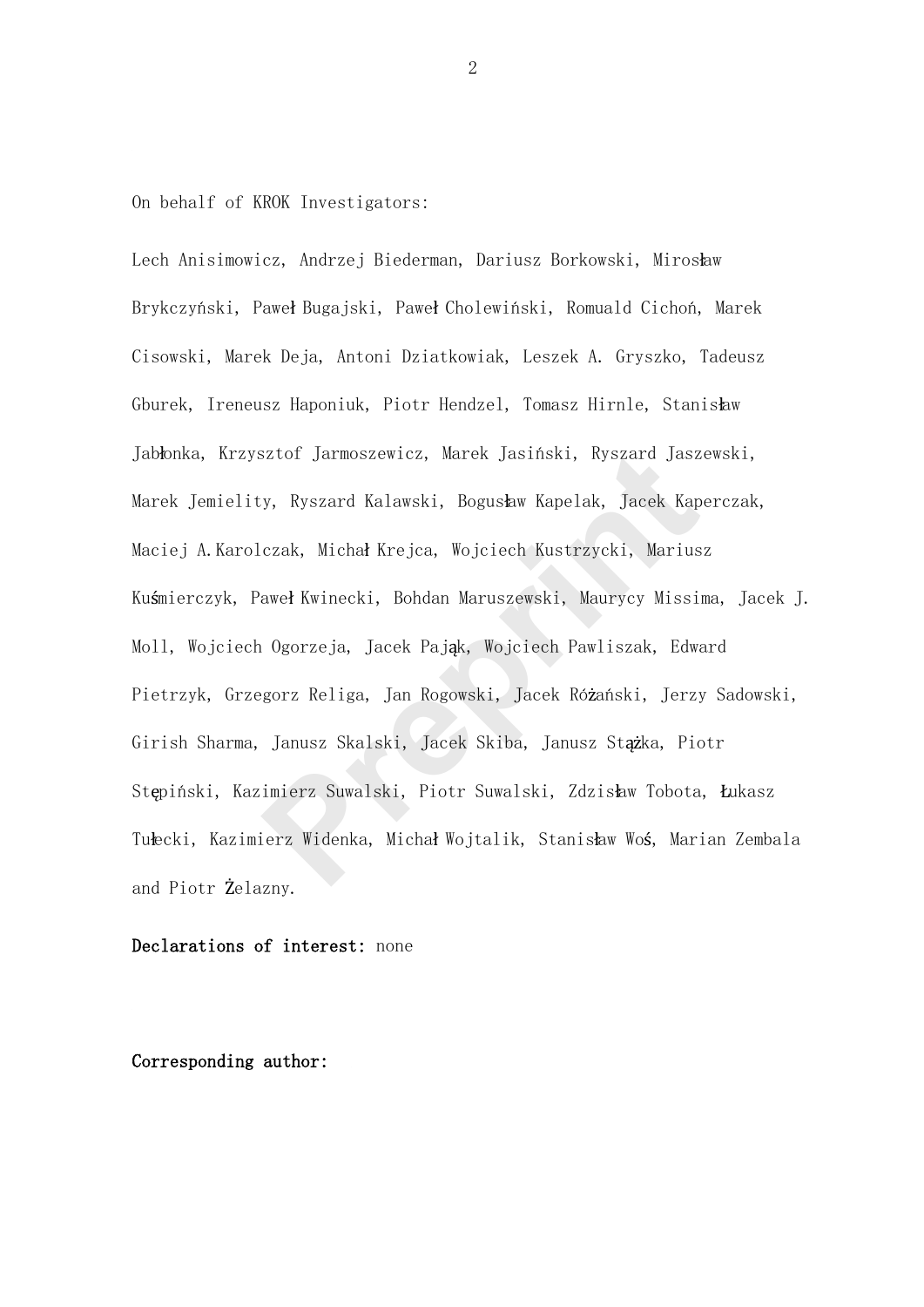Prof. Piotr Knapik, M.D., Ph.D.

Department of Anesthesiology and Intensive Therapy, Silesian Center for Heart Diseases, Medical University of Silesia, Zabrze, Poland Curie-Skłodowskiej 9 Str., 41-800 Zabrze, Poland

phone: 32-2732731; e-mail: pknapik@sum.edu.pl

# Abstract

Objectives: According to single institution studies, patients readmitted to the ICU (Intensive Care Unit) following cardiac surgery are at high risk of death. In our study, we primarily aimed to assess the impact of ICU readmission on postoperative results and to identify the independent risk factors of this complication among patients undergoing isolated coronary artery surgery. coording to single institution studies, patient<br>
ntensive Care Unit) following cardiac surgery<br>
In our study, we primarily aimed to assess the<br>
non postoperative results and to identify the<br>
of this complication among pati

Methods: Following exclusions, we analyzed 89,958 consecutive patients in the Polish National Registry of Cardiac Surgical Procedures (KROK Registry), scheduled for isolated coronary artery surgery between January 2010 and December 2019 (10 years). Variables that independently influenced ICU readmission were identified by means of the multivariable logistic regression. Data of survivors and non-survivors among patients readmitted to the ICU were compared.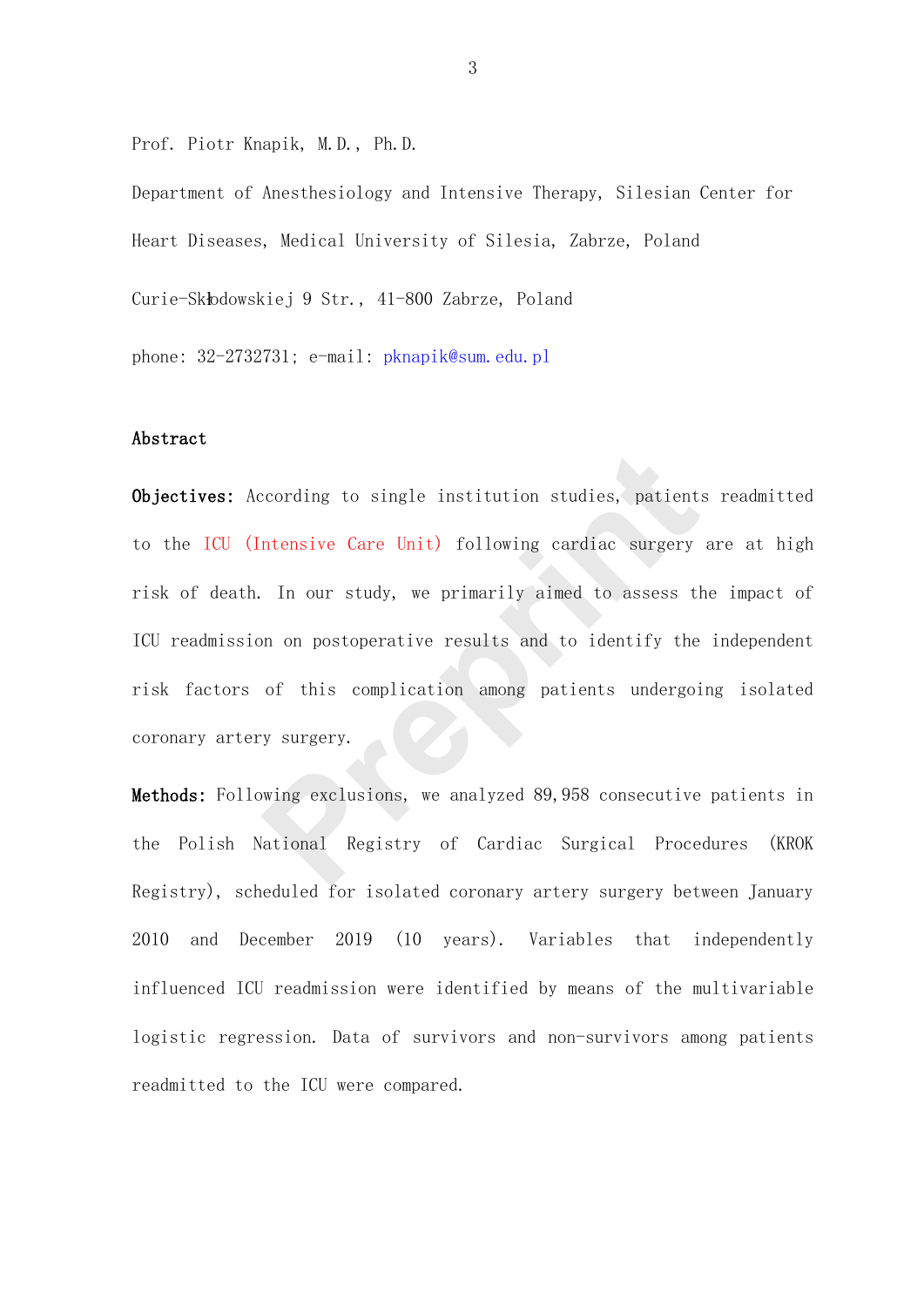Results: In the analyzed group, 1,003 patients underwent ICU readmission (1.1%) In-hospital mortality among patients readmitted and not readmitted to the ICU was 29.6% and 2.1%, respectively (p<0.001). All postoperative complications were more frequent among patients readmitted to the ICU. Overall, 15 independent predictors of ICU readmission were identified, and conversion to on-pump procedure, age>65 years and preoperative NYHA (New York Heart Association) class III or IV were located on the top of this list. Patients who died following ICU readmission were older, more frequently classified NYHA IV, more frequently underwent non-elective surgery or MIDCAB (Minimally Invasive Coronary Artery Bypass).

Conclusion: ICU readmission following coronary artery surgery is associated with increased in-hospital mortality and the development of postoperative complications. There are many predictors of ICU readmission. Non-survivors of this complication were older, with more advanced heart failure and more frequently underwent non-elective surgery. tients who died following ICU readmission were<br>assified NYHA IV, more frequently underwent<br>DCAB (Minimally Invasive Coronary Artery Bypass).<br>ICU readmission following coronary artery<br>th increased in-hospital mortality and

Keywords: coronary artery surgery, ICU readmission, in-hospital mortality, postoperative complications.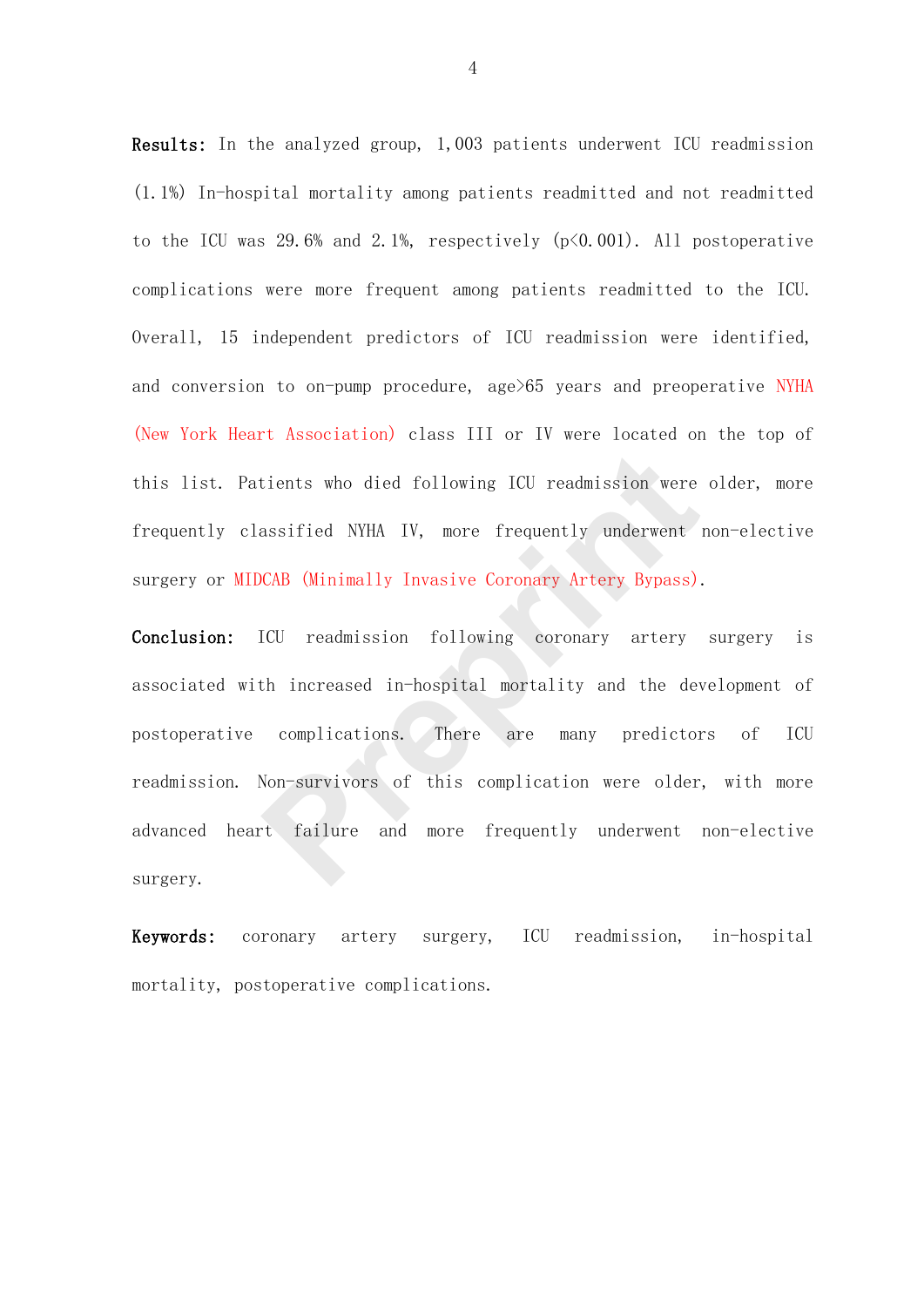## Introduction

Intensive care unit (ICU) readmission rate in the entire cardiac surgical population is relatively constant and is maintained between 2% and 4% [1, 2, 3, 4]. The exact percentage of patients readmitted to the ICU after coronary revascularization is currently unknown. The only truly comparative study on this subject, published by Bardell et al., reports a readmission rate of 3.6%, but describes a population operated on nearly 20 years ago  $\lceil 5 \rceil$ .

Cardiothoracic patients are usually readmitted to the ICU due to sternal instability, late tamponade, bleeding, mediastinitis or other postoperative complications. It has been confirmed that this population have a much higher in-hospital mortality (6 - 7 fold) and a longer hospital stay [1, 2, 6, 7, 8]. ite of 3.6%, but describes a population operate<br>
F.5].<br>
Preprients are usually readmitted to the ICU due<br>
late tamponade, bleeding, mediastinitis<br>
complications. It has been confirmed that this<br>
higher in-hospital mortalit

Data regarding ICU readmissions following cardiac surgery come exclusively from single-center studies. In addition, all these studies were based on heterogenous material, as they usually aimed to analyze all procedures performed in a certain department, within a specified time period. This issue is important, as various cardiac surgical procedures are associated with different outcomes. Moreover, there are currently no data on this topic from the area of Central and Eastern Europe, where a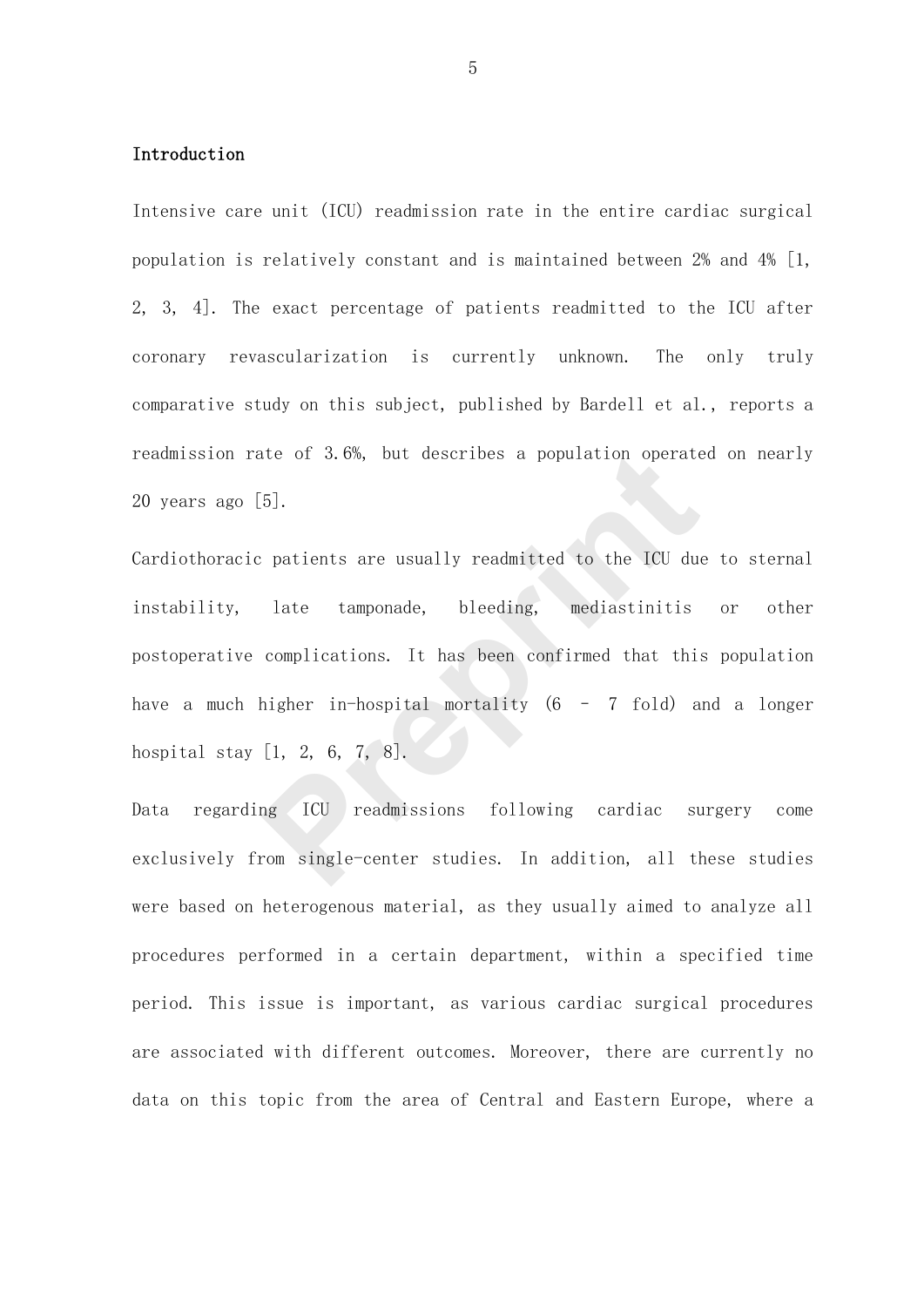rapid increase in the number of cardiac surgery procedures has recently been observed [9].

Therefore, in our study we analyzed patients readmitted to the ICU following isolated coronary artery surgery on a basis of nationwide, registry data, aiming to identify independent risk factors of ICU readmission. We also aimed to compare survivors and non-survivors of hospital stay among patients readmitted to the ICU.

## Materials and methods

This analysis is based on data extracted from the Polish National Registry of Cardiac Surgical Operations (KROK Registry), a joint initiative of the Polish Society of Cardiothoracic Surgeons and the Polish Ministry of Health. The personal data of patients were protected in accordance with the Polish law. The sophisticated personal data protection system provided by the National Center for Healthcare Information Systems was used during data processing. Details regarding the KROK Registry have been previously described [9]. methods<br>
is based on data extracted from the Poli<br>
Cardiac Surgical Operations (KROK Registry)<br>
the Polish Society of Cardiothoracic Surge<br>
ery of Health. The personal data of patients we<br>
with the Polish law. The sophisti

The primary outcome of our study was a comparison of preoperative variables, procedure-related variables and the postoperative course between patients readmitted and not readmitted to the ICU following isolated coronary artery surgery and to identify independent risk factors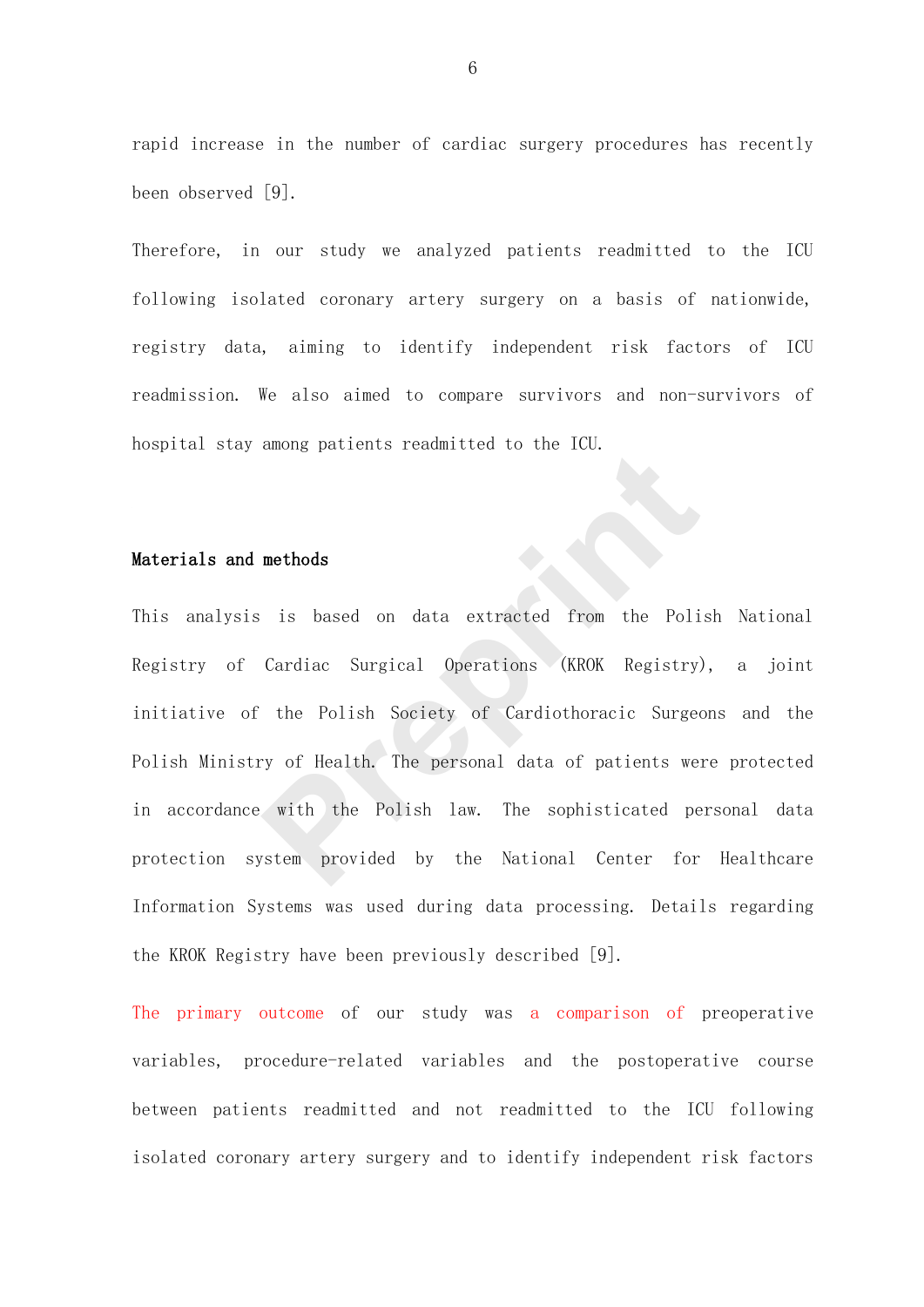for ICU readmission. The secondary outcome was a comparison of data of survivors and non-survivors of hospital stay among patients readmitted to the ICU in this population.

Our study included all patients who underwent isolated coronary artery bypass grafting (CABG) in Poland between January 2010 and December 2019 (10 years). ICU readmission was recorded if a patient was transferred to the ICU again following a previous discharge from this unit, during the same hospital stay.

Overall, 125.575 patients underwent isolated coronary artery surgery in Poland in the analyzed period. Patients coming from the centers where a field "ICU readmission" contained missing data, were excluded (n=34.347). Excluded were also patients with missing or confusing data on key variables (n=1.270). Finally, 89.958 patients (71.6% of the total population who underwent coronary surgery in the previously defined timeframe) were analyzed. In this group, 1.003 patients (1.1%) who were discharged from the ICU and subsequently readmitted to the ICU, were identified. stay.<br>
575 patients underwent isolated coronary artery<br>
analyzed period. Patients coming from the cent<br>
readmission" contained missing data, we<br>
readmission" contained missing data, we<br>
cluded were also patients with missi

EuroSCORE II and the variable "poor mobility" was introduced to the KROK Registry in January 2012, and therefore these two variables were assessed in only 70.616 patients (78.5% of the analyzed population  $-$ 78.5% patients not requiring readmission and 81.2% patients requiring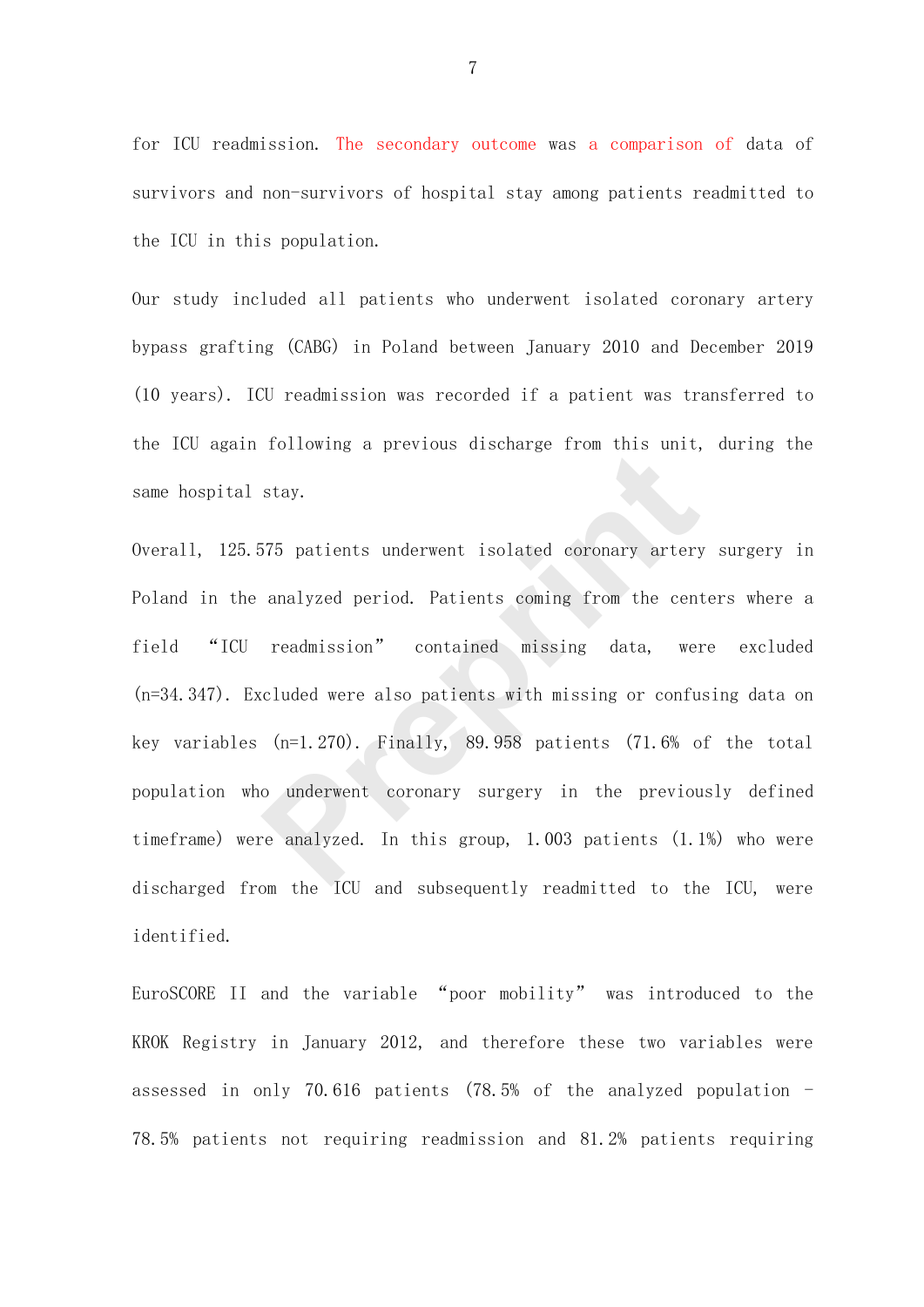readmission). Therefore, a variable "poor mobility" was not included later in a multivariable analysis.

The scope of data obtained from the KROK Registry allowed for the assessment of each patient in the following domains: baseline demographic data, circulatory function, individual risk factors, general condition directly before the procedure, and procedure-related variables (Table I and II). As previously mentioned, patients with missing or confusing data on key variables were excluded. The remaining categorical binary variables with missing data (<5%) were defaulted to the most common value present in the majority of cases.

Patients who developed postoperative complications in the analyzed cohort were identified. Neurological complications were defined to include patients who developed a new neurological deficit in the postoperative period with persistent symptoms still present at the time of the hospital discharge. Respiratory complications included patients who required prolonged mechanical ventilation for more than 24 hours, and/or patients who developed pneumonia in the postoperative period. Renal complications included patients who required any form of renal replacement therapy in the postoperative period. Gastrointestinal complications included patients with gastrointestinal bleeding, pancreatitis, cholecystitis, and/or mesenteric ischemia – with or without a surgical intervention. existant mentioned, partents with missing of complete<br>ables were excluded. The remaining categor<br>majority of cases.<br>Prepriority of cases.<br>Prepriority of cases.<br>Prepriority of cases.<br>Prepriority complications were defined<br>d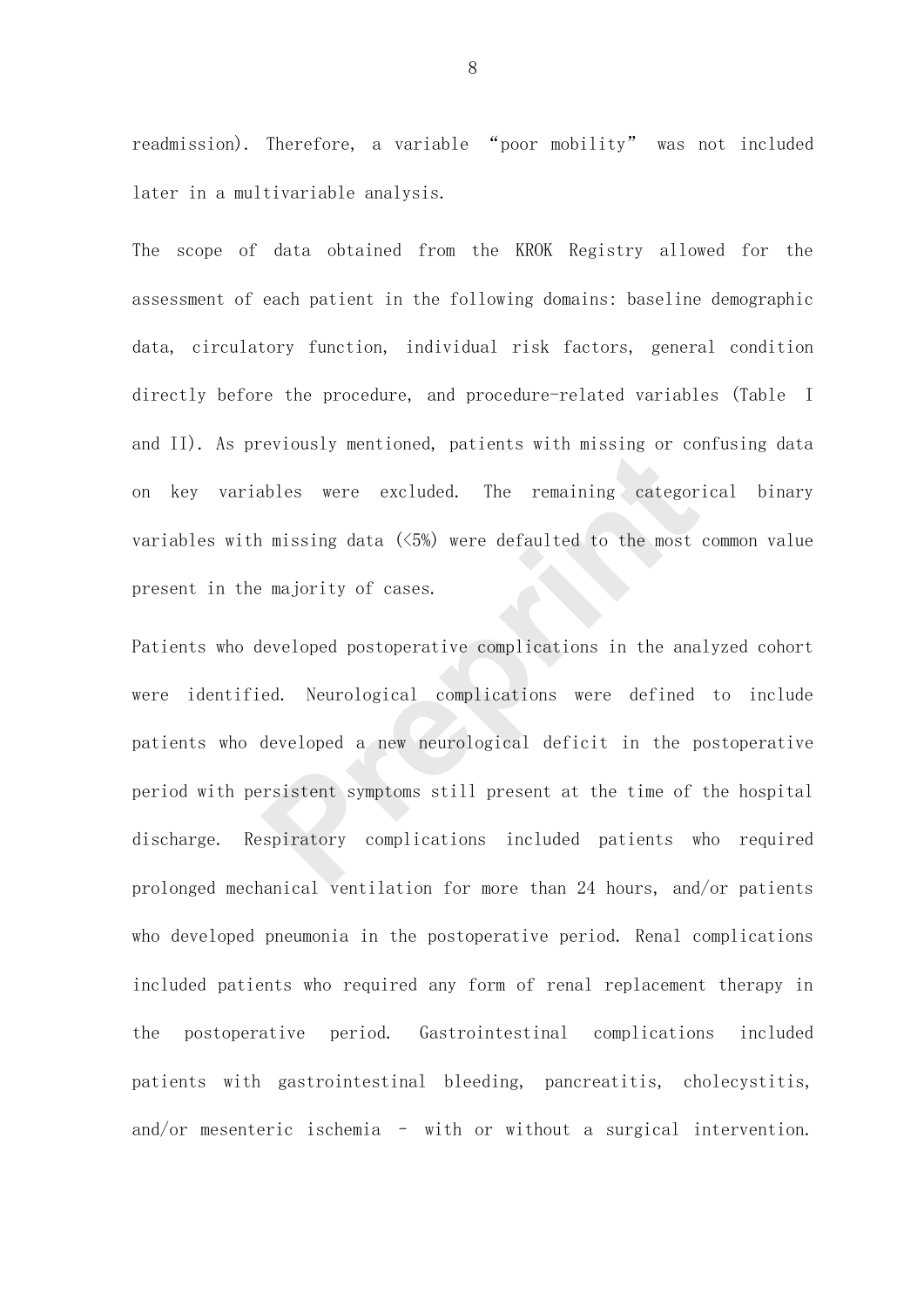Sternal, mediastinal or wound infection included all types of surgical site infections of the sternum. Perioperative myocardial infarction was recognized according to the criteria used by the Society of Thoracic Surgeons adult cardiac surgery database. In the initial period  $(\angle 24$  hours following the procedure) this included CK-MB serum values exceeding 5 times the upper limit of norm, with or without new Q waves present in two or more leads (clinical signs were not required). In the later period  $($ 24 hours), it was necessary to determine at least one of the following criteria: progressive reduction in ST, appearance of new Q waves, appearance of a new left bundle branch block in the ECG, at least 3 times the CK-MB serum values. was necessary to determine at least one of the agressive reduction in ST, appearance of ne<br>a new left bundle branch block in the ECG, at 1<br>am values.<br>culatory support was broadly defined to include<br>ble options in this fiel

Mechanical circulatory support was broadly defined to include the use any of the available options in this field. Finally, ICU readmission was identified if a patient was transferred to the ICU again following a previous discharge from this unit, during the same hospital admission.

## Statistical analysis

Initially, patients readmitted to the ICU were compared to the remaining population. Continuous variables were presented as mean and standard deviation, while categorical variables were presented as percentages.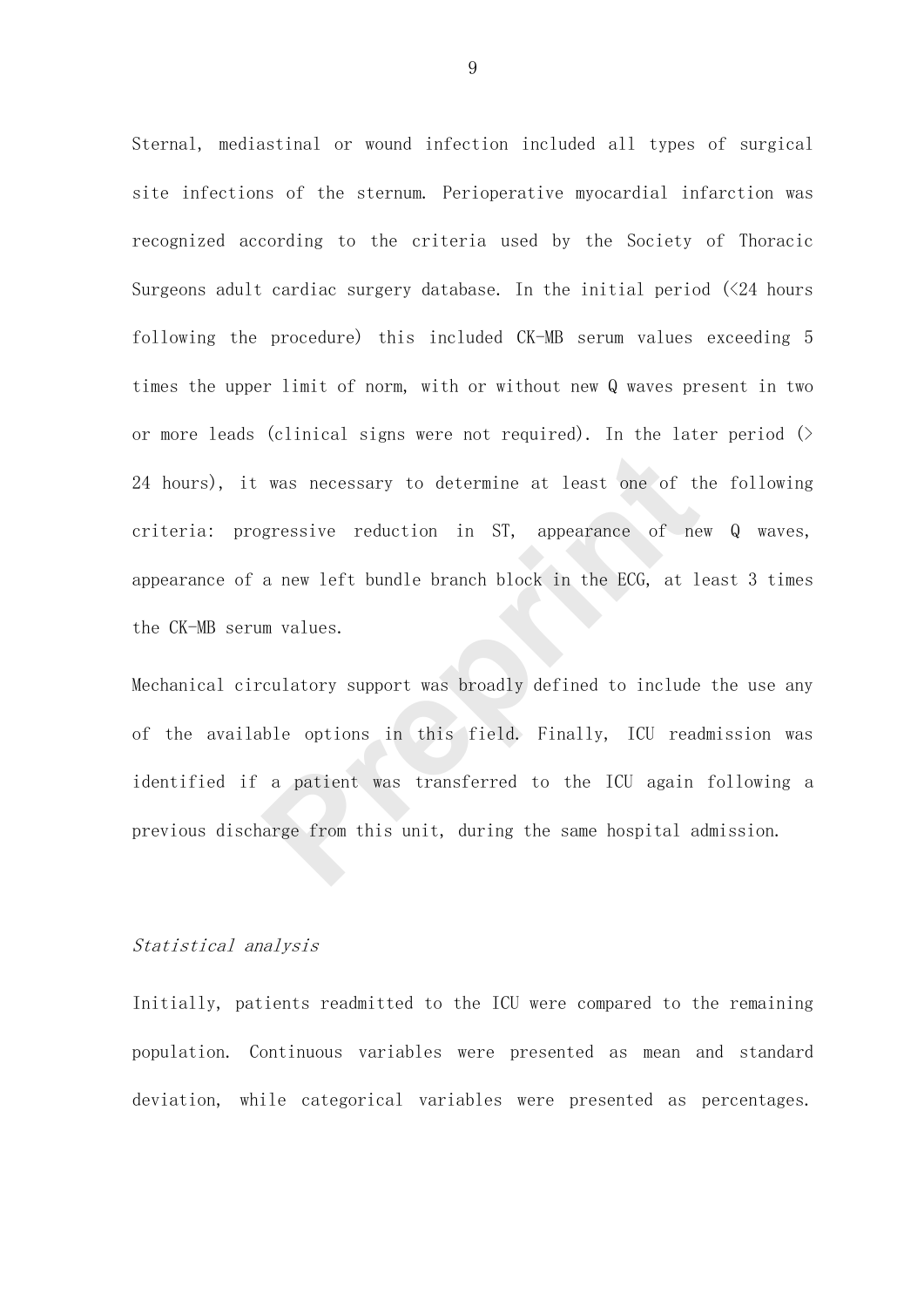Chi-squared test, Mann-Whitney U test and Student's t-test were used to test for statistical significance, where appropriate.

The independent demographic, preoperative and procedure-related variables (listed in table I) were compared between patients not readmitted and readmitted to the ICU. The effect of independent variables on ICU readmission was calculated by means of univariable logistic regression. Variables with a  $p$ -value  $\triangleleft 0.05$  were then included in the multivariable logistic regression analysis, where  $p \leq 0.05$  was considered as significant. Finally, survivors and non-survivors of hospital stay were compared among patients readmitted to the ICU. ression analysis, where p <0.05 was cor<br>Finally, survivors and non-survivors of hospital<br>gradients readmitted to the ICU.<br>Res, a two-tailed p-value <0.05 was considered s<br>The analyses and graphs were performed with the<br>pel

For all analyses, a two-tailed p-value <0.05 was considered statistically significant. The analyses and graphs were performed with the use of Dell Inc. (2016). Dell Statistica (data analysis software system), version 13.

## Results

In the analyzed population of 89.958 patients who underwent isolated coronary artery surgery, 1,003 ICU readmissions were identified (1.1%). Patients requiring ICU readmission had a mean EuroSCORE II of 4.48±6.38%, while patients not requiring ICU readmission had a mean

EuroSCORE II of  $2.15. \pm .3.43\%$  (p $\leq 0.001$ ). Patients readmitted to the ICU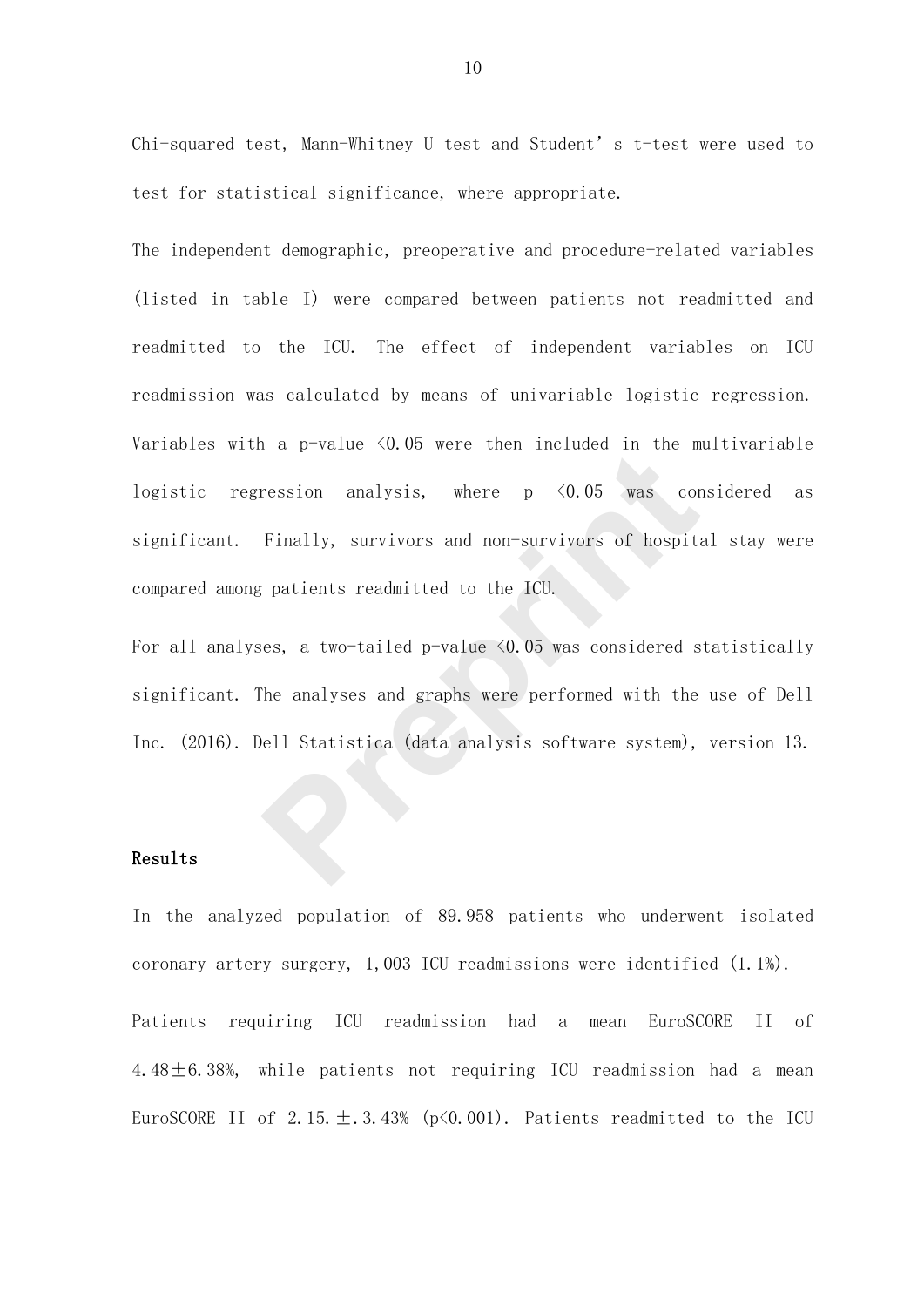were older  $(69.3 \pm 8.5 \text{ vs } 65.6 \pm 8.8 \text{ years}, \text{ p} \le 0.001)$ , and had significantly more comorbidities. Characteristics of patients who required or did not require ICU readmission is presented in table I. The percentage of patients who underwent their operation on pump, was similar among patients readmitted or not readmitted to the ICU (51.1% vs 51.7%, p=0.743), however there the percentage of patients who underwent conversion from off-pump to on-pump surgery was more than three times higher among patients readmitted to the ICU  $(1.7\% \text{ vs } 0.5\%, \text{ p}\leq 0.001)$ .

Overall, among 89,958 patients who underwent isolated coronary artery bypass surgery, there were 2,165 in-hospital deaths (2.4%). Among 1,003 patients requiring readmission to the ICU, there were 297 in-hospital deaths (29.6%). In the remaining group of 88,955 patients 1,868 deaths were noted (2.1%). Therefore, patients requiring readmission had a significantly higher in-hospital mortality in comparison to the remaining patients (29.6% and 2.1%, respectively, p<0.001). Patients readmitted to the ICU also had a strikingly higher incidence of all postoperative complications in comparison to the remaining population (table II). aatients readmitted to the ICU (1.7% vs 0.5%, p<<br>
g 89,958 patients who underwent isolated cords,<br>
prepries a material of the ICU, there were 297<br>
princy readmission to the ICU, there were 297<br>
princy readmission to the IC

Patients readmitted to the ICU had a longer overall ICU and hospital stay in comparison to the remaining patients  $(22.2 \cdot 17.5$  days and 10.5  $\cdot$ 6.5 days, respectively,  $p\leq 0.001$ ).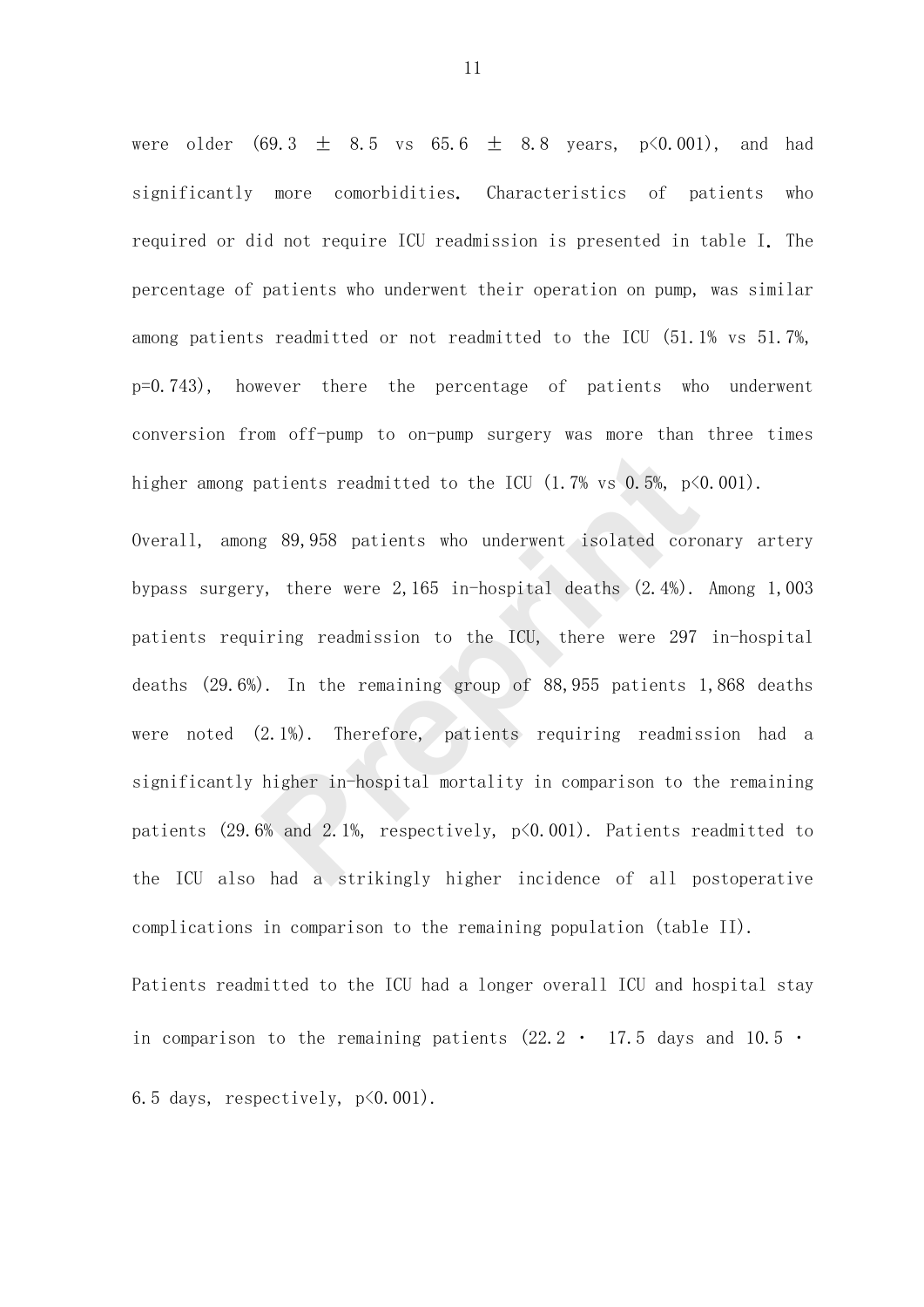Multivariable analysis, carried out on the basis of data presented in table I (with the use of variables known at ICU readmission), indicated that ICU readmission following coronary artery surgery was independently associated with 15 preoperative and procedure-related variables. Three independent predictors for ICU readmission located on the top of this list, were conversion to on-pump procedure (OR 2.03; 95% CI: 1.23 – 3.34), age>65 years (OR 1.89, ; 95% CI: 1.63 – 2.18) and preoperative NYHA class III or IV (OR 1.80; 95% CI: 1.55 – 2.10). Complete list of independent predictors is presented in figure 1.

Patients who died following ICU readmission were older, more frequently classified NYHA IV and previously more frequently underwent either nonelective surgery or MIDCAB procedure (table III). I or IV (OR 1.80; 95% CI: 1.55 – 2.10). Compledictors is presented in figure 1.<br> **Prepriets and in the UP of the UP of the UP of the UP of the UP of the UP of the UP of the UP of the UP of the UP of the Patients readmitted** 

# Discussion

Population of patients readmitted to the ICU following isolated coronary artery surgery, analyzed in our study, is probably the largest described to date in the medical literature. We proved, that ICU readmission following isolated coronary surgery was associated with a dramatic increase in mortality. The majority of these patients were readmitted to the ICU, because they developed serious postoperative complications. Additionally, ICU readmission had a significant impact on the duration of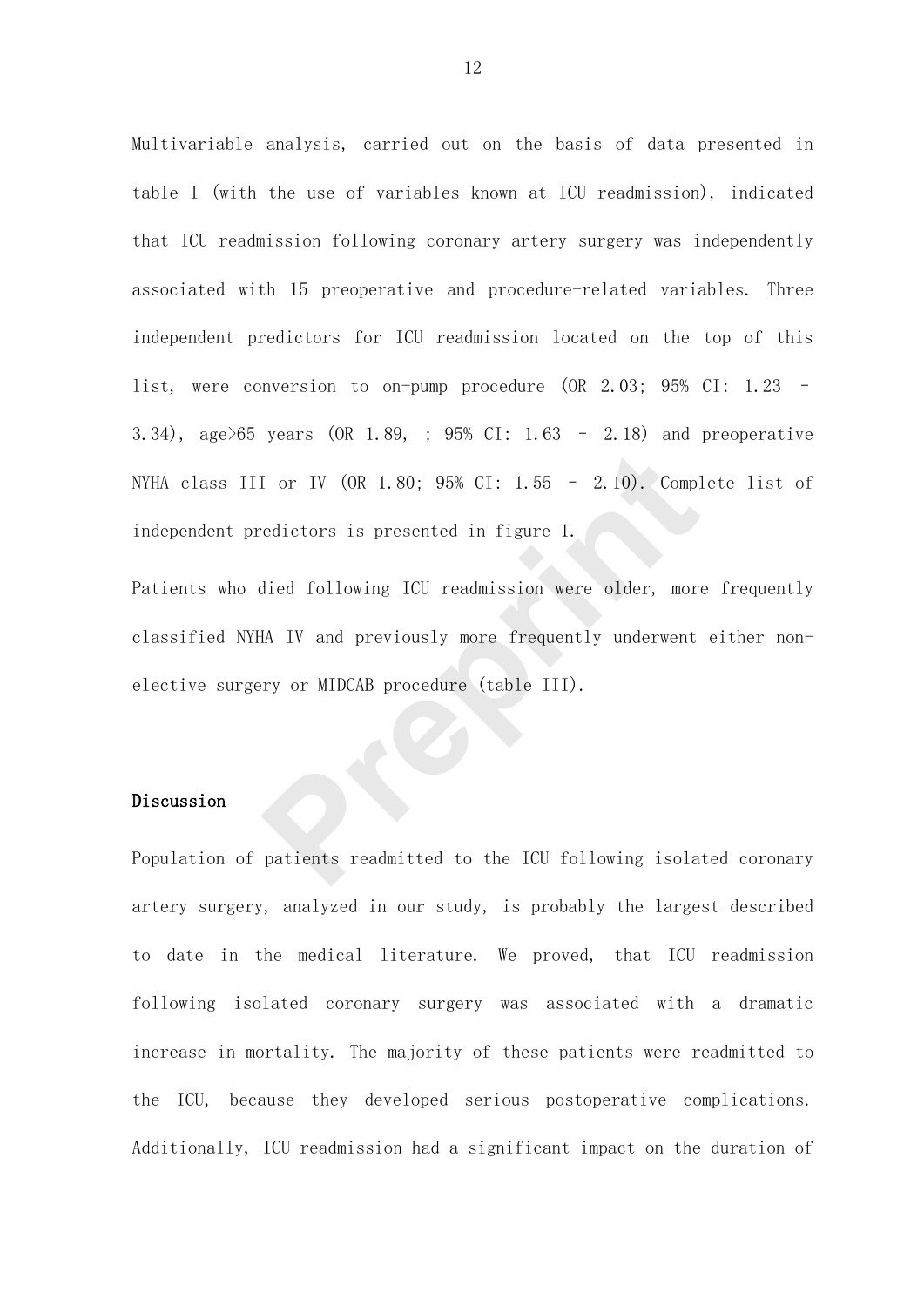hospital stay. Therefore, ICU readmissions must have had a profound and negative impact on the cost of hospital treatment. It has been already proved, that after adjusting for preoperative patient risk, ICU readmission has been shown to result in a \$68,030 increase to a patient's total hospital charges in the United States [10].

Fortunately, ICU readmissions of cardiac surgical patients are relatively rare [1, 2, 3, 4]. ICU readmission made at the right time may have a preventive effect and usually prevents further serious events. Therefore, a clinician working at the bedside should be aware of the risk factors of ICU readmission, but also aware of the differences between survivors and non-survivors of hospital stay, if ICU readmission is actually taking place. For the Hammar and at the Tight time<br>
Pect and usually prevents further serious events<br>
prking at the bedside should be aware of the ris<br>
on, but also aware of the differences between s<br>
of hospital stay, if ICU readmissio

In our study, in-hospital mortality among patients readmitted to the ICU after isolated coronary revascularization was nearly 30%. The reasons for such high mortality need to be explained. The KROK database does not contain any data describing clinical situations and circumstances that led to ICU readmission. It is a serious limitation of our study, because various centers may have different local indications for ICU readmission: in some of them, it may be a relatively minor medical problem (e.g. the requirement for more advanced monitoring, without the need for mechanical ventilation or inotropic support), while in the others ICU readmission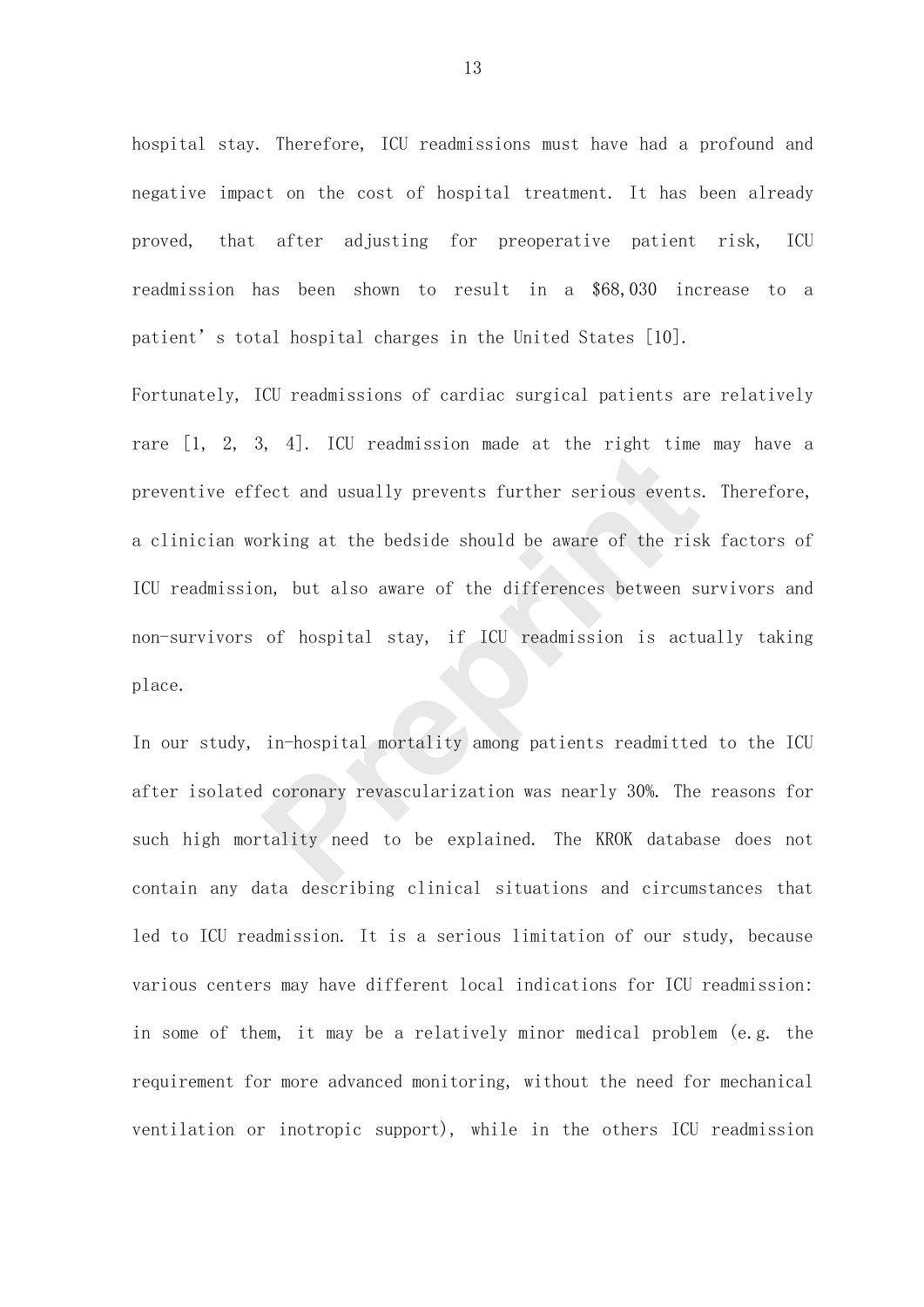may be only justified when serious postoperative complications occur. The trigger for ICU readmission may be therefore highly dependent on quality of a step-down unit operating within a local cardiac surgical department. In Poland, cardiac surgical step-down units are usually well developed, and generally a trigger for ICU admission might be set on a higher level, when compared to other countries, lowering the ICU readmission rate. That might have a profound impact on ICU mortality, when it comes to ICU admission [11, 12].

It is very difficult to find comparative data for our results in the medical literature. Most of the available studies refer to ICU readmissions following various cardiac surgical procedures, and therefore involve an extremely heterogeneous population. Only two relatively small studies recently analyzed ICU readmissions in patients undergoing isolated coronary artery surgery. The only larger study (containing 2,117 patients) was published by Bardell et al. nearly 20 years ago (in 2003) [5]. 12].<br>**Example 12**<br>**Prepriet in the comparative data for our restaure.** Most of the available studies refollowing various cardiac surgical procedures, a<br>**Premely heterogeneous population.** Only two relative analyzed ICU rea

In a small case-control study conducted by Benetis et al., the case group contained 54 patients readmitted to the ICU, and the control group contained 115 randomly selected patients who did not require ICU readmission over a period of two consecutive years. In-hospital mortality among readmitted patients was 17%, and the readmission rate was 5% [13].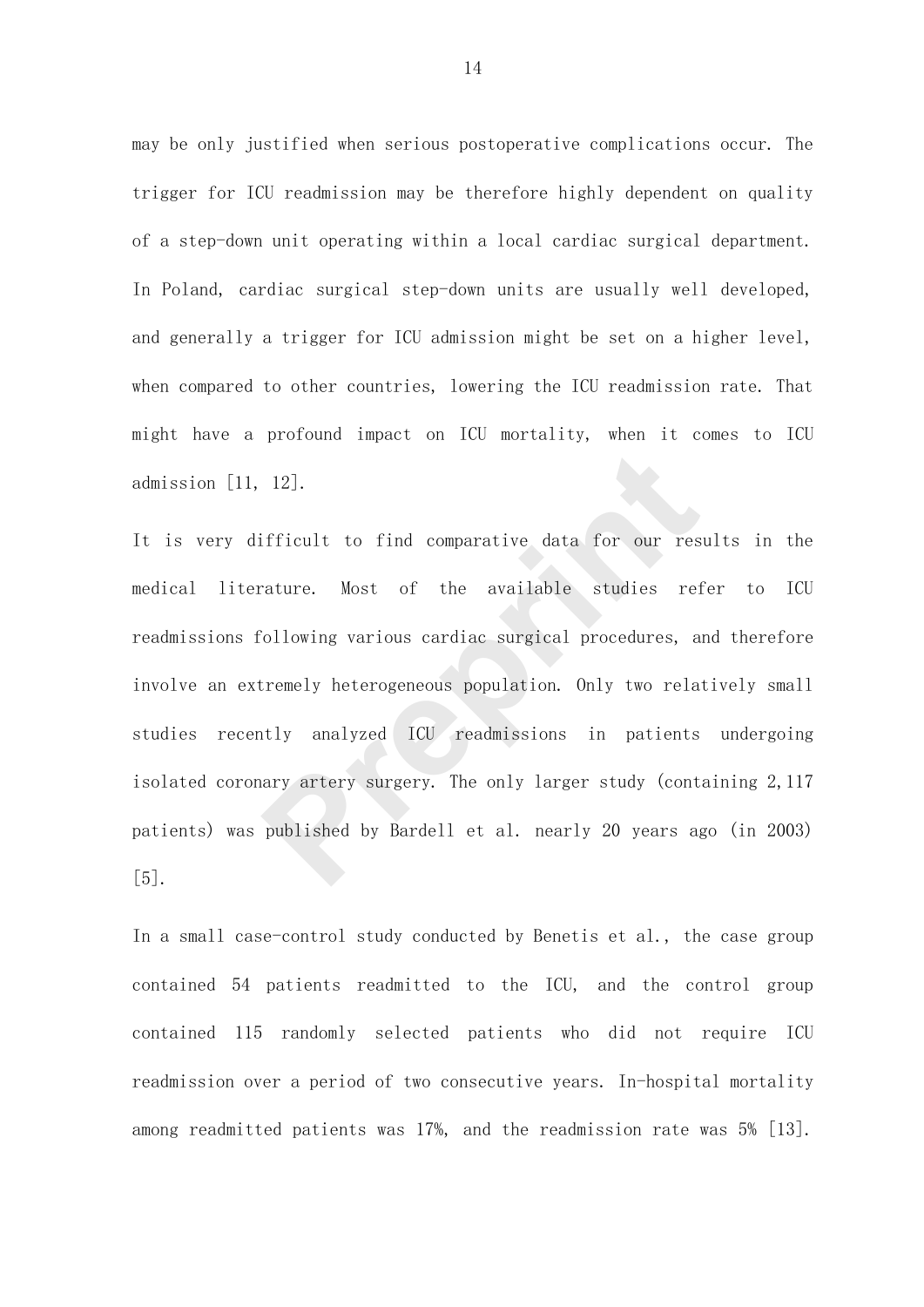Another study published by Gümüş et al., presented only 36 patients readmitted to the ICU in a population of 679 coronary revascularizations. The results were basically identical, because in-hospital mortality in this group was 16.7% and the readmission rate was 5.3% [14]. These two studies were preceded by a larger single-center study carried out by Bardell et al., where the in-hospital mortality was 16.7%, and ICU readmission rate was 3.6% [5]. It may be easily observed, that the results obtained in our study are characterized by a lower ICU readmission rate and a higher mortality among the readmitted patients. This confirms our assumption, that the ICUs in Poland are generally characterized by a higher trigger for ICU admission, with a direct impact on the higher ICU mortality and the lower ICU readmission rates. ined in our study are characterized by a<br>ate and a higher mortality among the readmitt<br>our assumption, that the ICUs in Poland ar<br>by a higher trigger for ICU admission, with a d<br>ICU mortality and the lower ICU readmission

It would be very difficult to relate our results to the studies analyzing ICU readmissions following other types of cardiac surgical procedures, or to compare our data to the studies that analyze heterogeneous material where all cardiac surgical procedures performed in a given center were taken into account. Among the papers published in the last decade, the literature includes, for example, an analysis of patients readmitted to the ICU after valvular surgery [4], or following isolated valvular and coronary procedures only [1]. Other authors publishing on this topic over the past decade also analyzed the entire heterogeneous population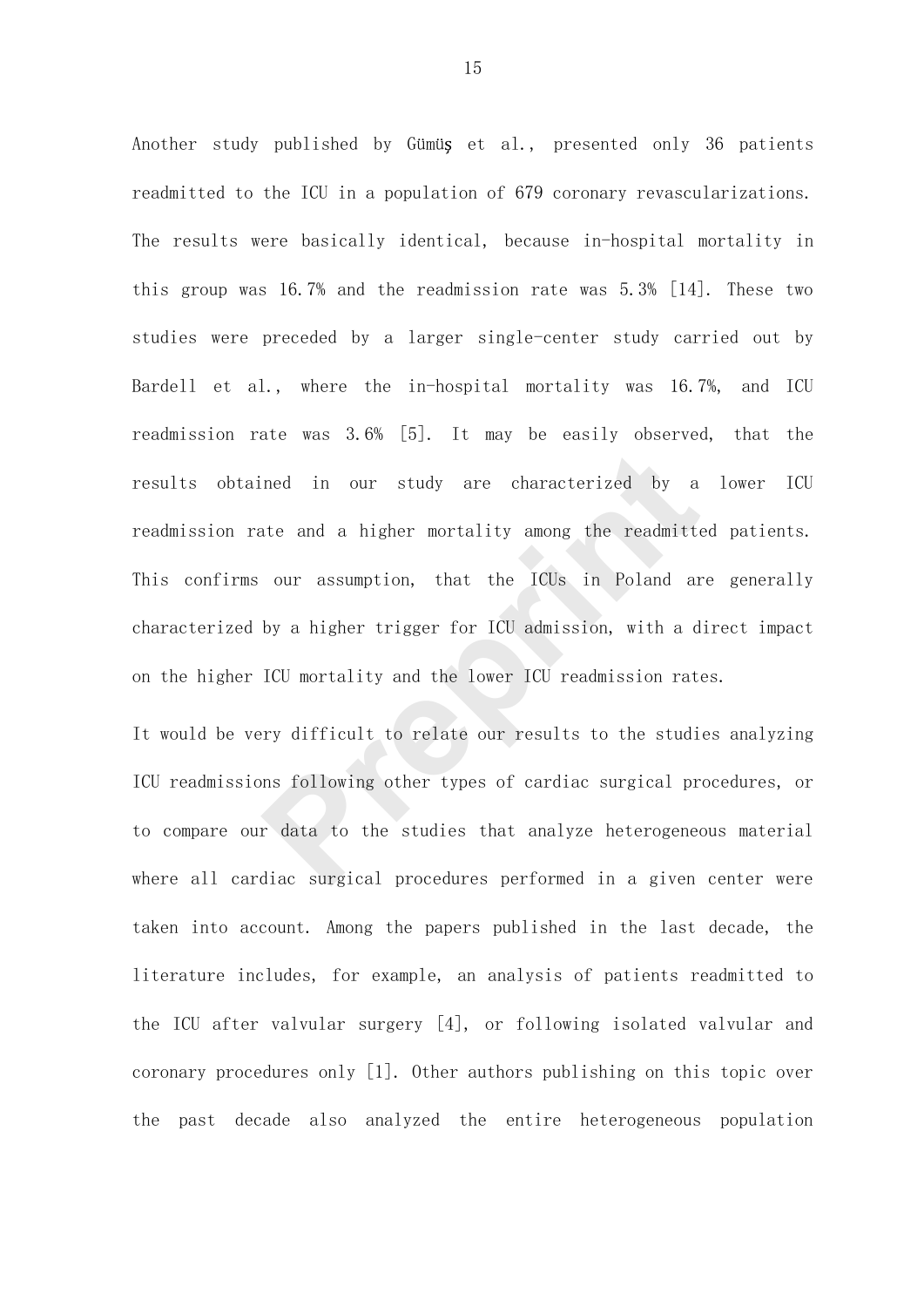operated in their centers [2, 3, 6, 7, 15]. Among these studies, the largest material so far was presented by Litwinowicz et al., Van Diepen et al., and Kolat et al. [2, 3, 15]. In each study, ICU readmissions were analyzed in populations of approximately 10,000 patients each. Inhospital mortality in patients readmitted to ICU was 14%, 24% and 21%, while the proportions of patients requiring ICU readmission were 1.8%, 4.4% and 3.5%, respectively [2, 3, 15].

It should be pointed out, that patients readmitted to the ICU stay had a strikingly higher incidence of all postoperative complications in comparison to the remaining population undergoing coronary artery surgery. There is no doubt, that in the majority of cases the occurrence of these complications primarily led to ICU readmission. A similar picture emerges from a large study performed by Van Diepen et al., where almost 50% of patients in the group readmitted to the ICU underwent reintubation and repeat mechanical ventilation (versus 2.7% of such patients in the remaining population) and the incidence of neurological, renal and infectious complications were five times, six times and over 16 times higher, respectively [3]. cointed out, that patients readmitted to the ICI<br>
igher incidence of all postoperative compl<br>
<sup>p</sup> the remaining population undergoing coro:<br>
<sup>p</sup> is no doubt, that in the majority of cases th<br>
plications primarily led to IC

The results of our multivariable analysis are unique, because there are no comparative data of this size in the medical literature. With the use of our large sample size, we were able to prove, that ICU readmission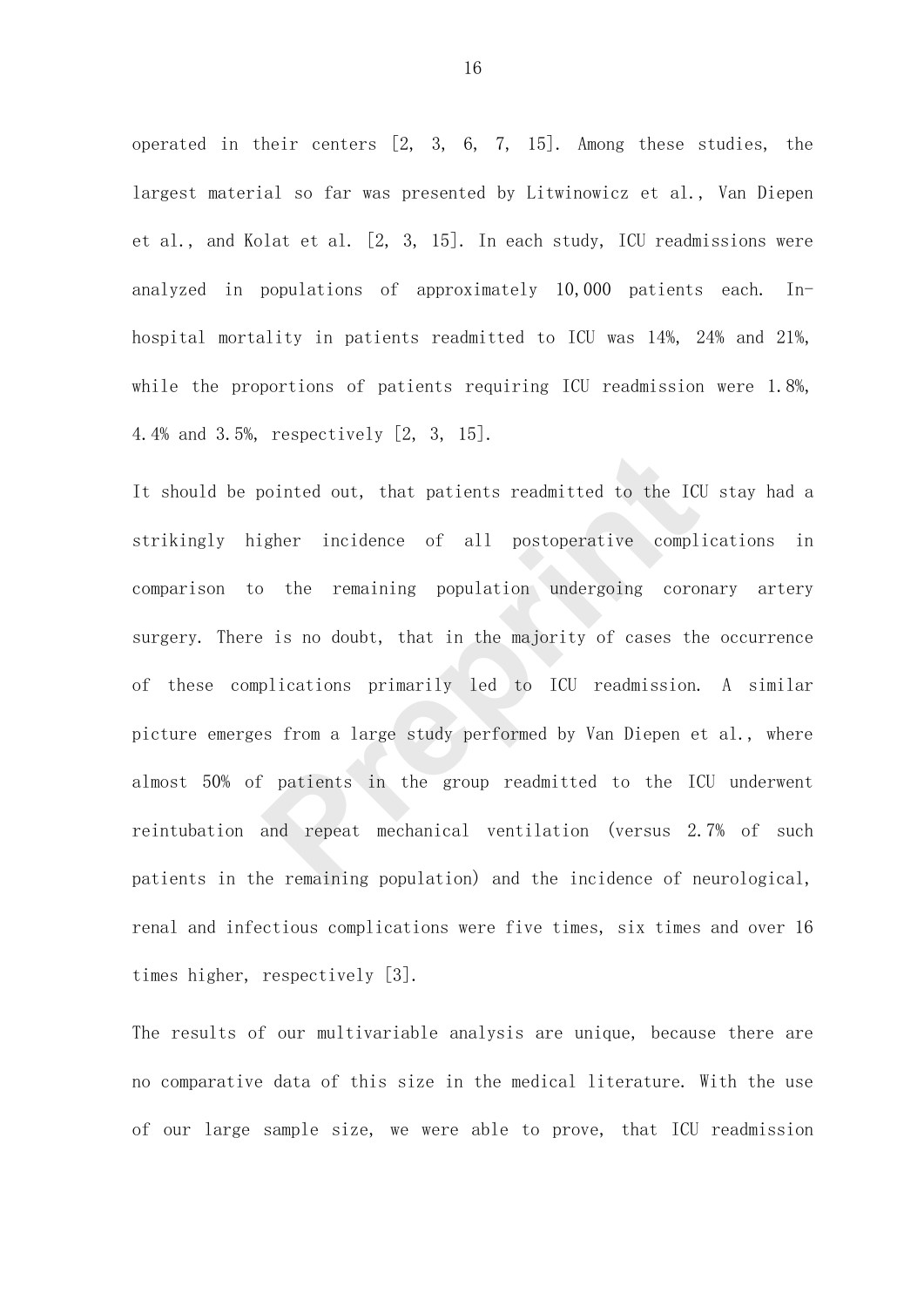following coronary artery surgery was independently associated with as many as 15 preoperative and procedure-related variables. Three most prominent independent predictors for ICU readmission from this list were: conversion to on-pump procedure, age>65 years and preoperative NYHA class III or IV, however it has to be taken into account that among the independent risk factors there were also such preoperative comorbidities as: *COPD* (Chronic obstructive pulmonary disease), chronic or persistent atrial fibrillation, peripheral vascular disease, obesity, low left ventricular ejection fraction, recent MI (Myocardial Infarction), nonelective surgery and many others (figure 1).

In our study, conversion from off-pump to on-pump coronary surgery is located in the beginning of the long list of independent risk factors for ICU readmission. This is logical in terms of the available evidence. Conversion from off-pump to on pump surgery is known to significantly increase in-hospital mortality, the frequence of reoperation due to bleeding and deep sternal wound infection (when compared both with offpump and on-pump surgery) and is also associated with increased 30-day hospital readmission rate [16]. Moreover, hospital readmission following previous conversion in this particular study was often due to postoperative infection [16]. It should be recalled that in a previously cited study published by van Diepen et al., the incidence of infectious lation, peripheral vascular disease, obesity<br>jection fraction, recent MI (Myocardial Infarc<br>ry and many others (figure 1).<br>conversion from off-pump to on-pump coronary<br>beginning of the long list of independent risk<br>on. Thi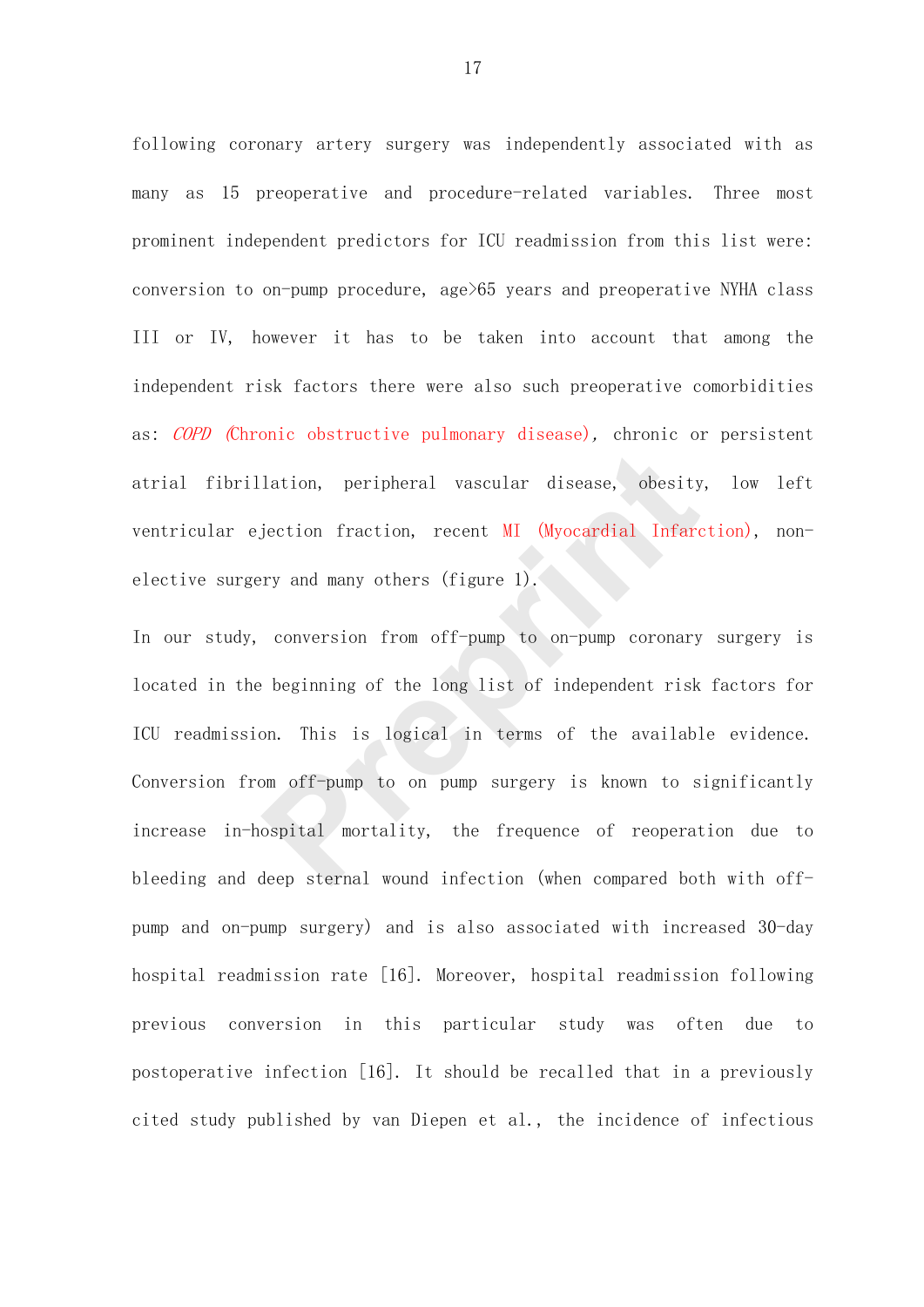complications was over 16 times higher among patients readmitted to the ICU [3].

Advanced age and non-elective surgery could have been expected among the risk factors of in-hospital death as these variables are already wellknown to increase surgical risk in the EuroSCORE II [17]. Advanced age is associated with frailty and the presence of comorbidities, which in turn, are associated with an increased mortality among octogenarians admitted to the ICUs in Poland [18]. According to the data from a KROK Registry, there is a considerable number of octogenarians undergoing isolated coronary artery bypass surgery in Poland [19]. These factors are also important, because patients with advanced age and patients following nonelective surgery were not only more prone to ICU readmissions but also more prone to death when they were actually readmitted to the ICU (table 3). In Poland [18]. According to the data from a KR<br>considerable number of octogenarians undergoing<br>ry bypass surgery in Poland [19]. These facto<br>cause patients with advanced age and patients fo<br>ery were not only more prone to

In spite of the fact that the analyzed population of patients readmitted to the ICU following isolated coronary artery surgery in our study was very large, our study is not without drawbacks. One obvious limitation is in the retrospective nature of our study. In our analysis, we were strictly limited to the data available in the KROK Registry. Also, we did not know, what was the timing and the direct reason for ICU readmission, as this information is not available in the KROK database. In view of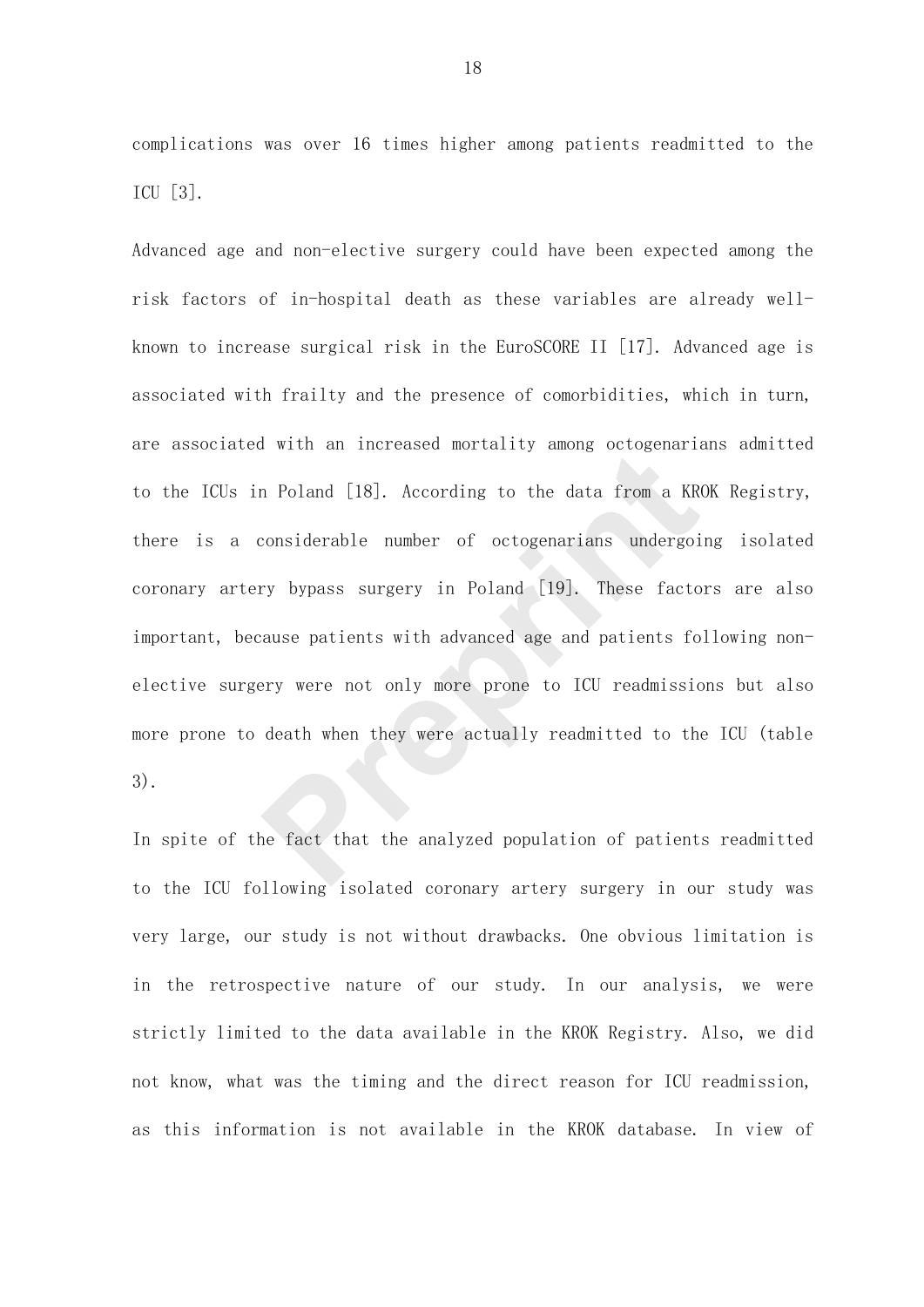such a long observation time, it should be also remembered that patient's hospital safety in the analyzed timeframe could not be considered constant - in Poland, for example, early response teams and ERAS (Enhanced Recovery After Surgery) protocols have been recently introduced and this fact may also have an influence on the ICU readmission rates [20, 21]. The strength of the study, however, was a very large sample size and exceptionally long observation period, which ensures the reliability of the results.

## Conclusions

ICU readmission following isolated coronary surgery in Poland is associated with increased in-hospital mortality and the development of postoperative complications. There is a large group of independent risk factors for ICU readmission. In a subgroup of ICU readmissions, nonsurvivors were older, with more advanced heart failure and more frequently underwent non-elective surgery. The results.<br>
ion following isolated coronary surgery in<br>
th increased in-hospital mortality and the dev<br>
complications. There is a large group of inde<br>
CU readmission. In a subgroup of ICU readmis<br>
re older, with more adv

## Table and figure legends

Table 1. Comparison of preoperative variables among patients who required or did not require ICU readmission following coronary artery surgery.

Table 2. The incidence of postoperative complications among patients who required or did not require ICU readmission following coronary artery surgery.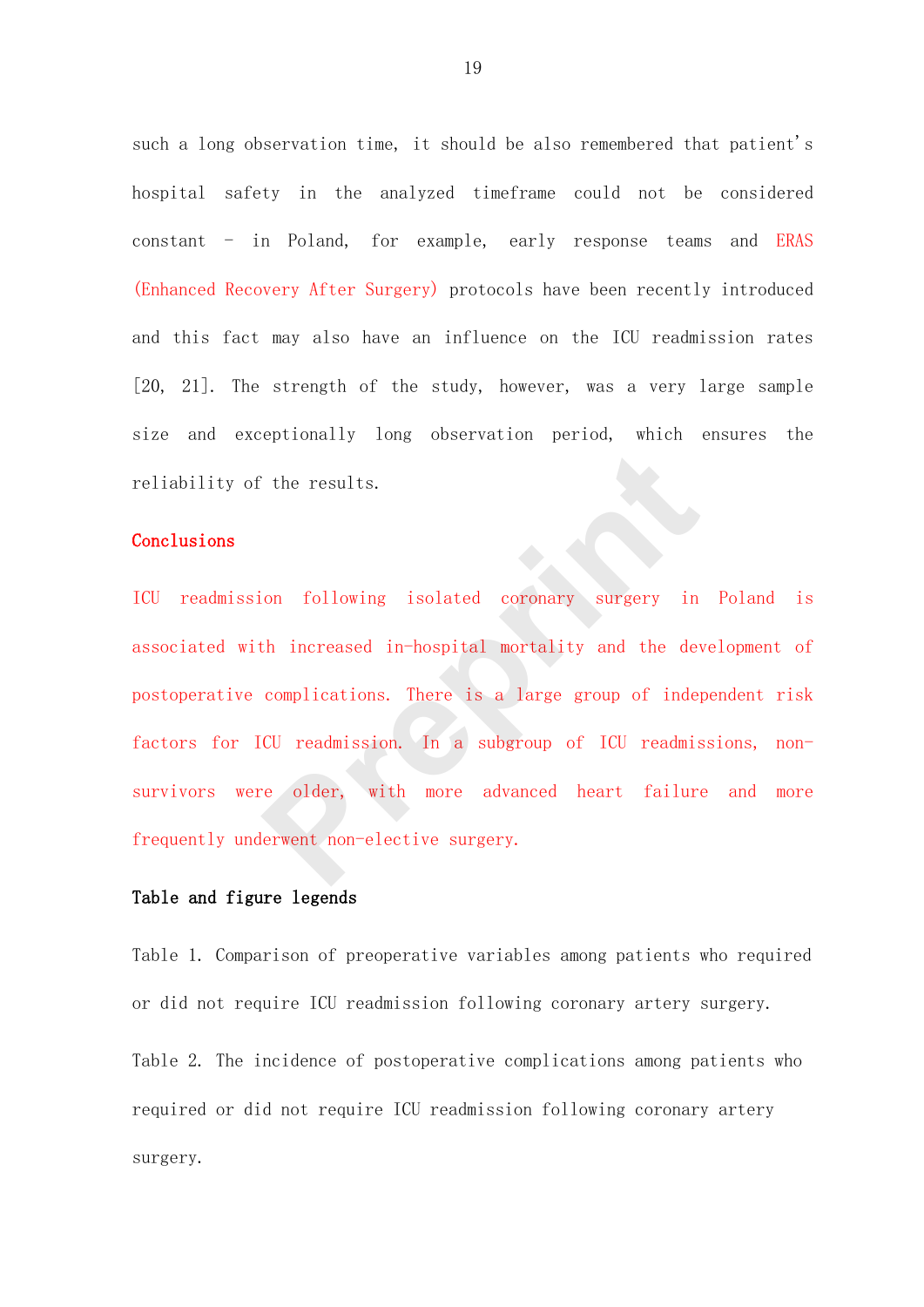Table 3. Comparison of preoperative variables among survivors and nonsurvivors in patients readmitted to the ICU following coronary artery surgery.

Figure 1. Multivariable analysis – independent risk factors of ICU readmission after isolated coronary artery surgery.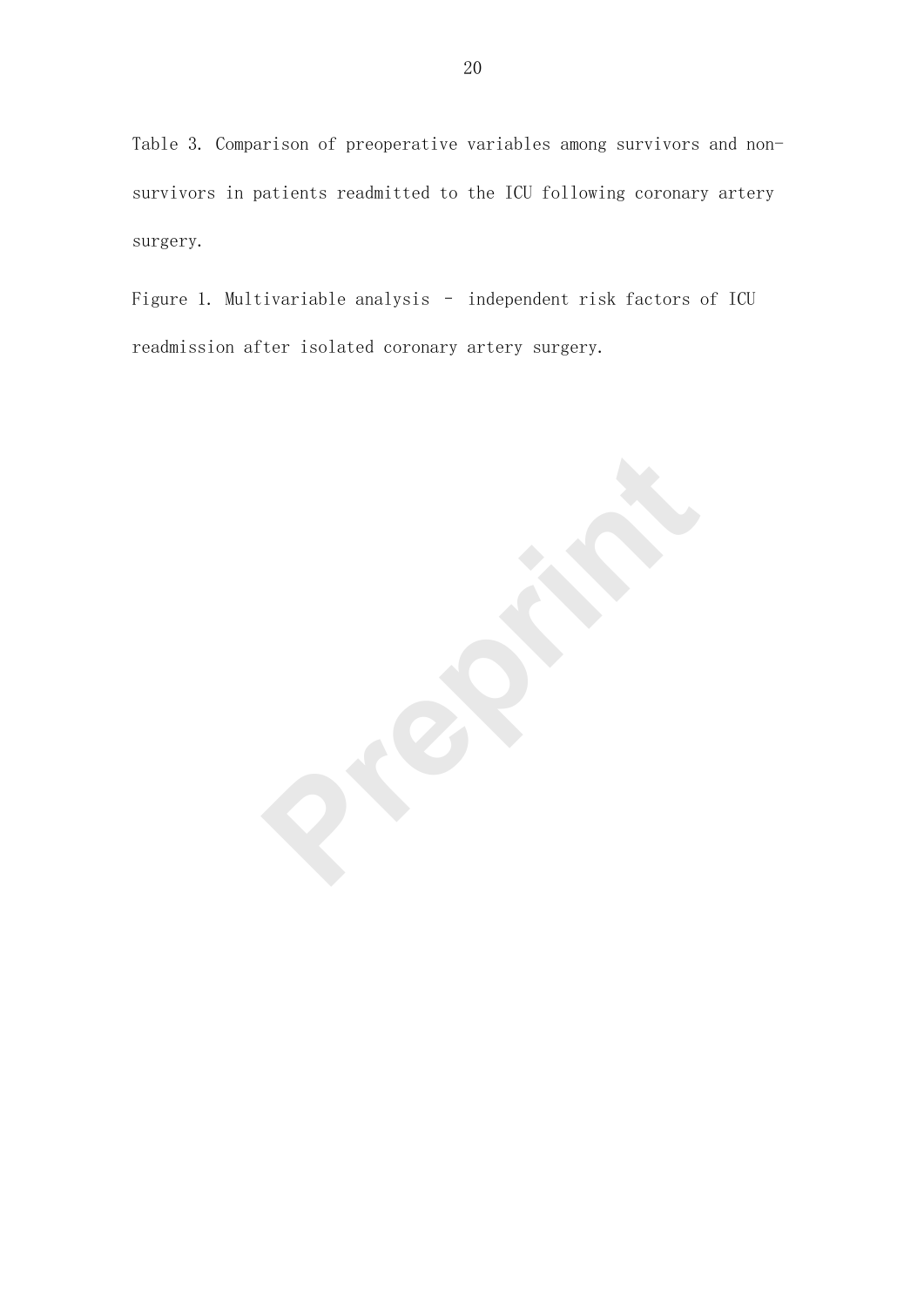## References

- 1. Jarząbek R, Bugajski P, Greberski K, Błaszczyński J, Słowińska-Jarząbek B, Kalawski R. Readmission to an intensive care unit after cardiac surgery: reasons and outcomes. Kardiol Pol 2014; 72: 740-747. doi: 10.5603/KP.a2014.0062.
- 2. Litwinowicz R, Bartus K, Drwila R, et al. In-hospital mortality in cardiac surgery patients after readmission to the intensive care unit: a single-center experience with 10,992 patients. J Cardiothorac Vasc Anesth 2015; 29: 570-575. doi: 10.1053/j.jvca.2015.01.029.
- 3. van Diepen S, Graham MM, Nagendran J, Norris CM. Predicting cardiovascular intensive care unit readmission after cardiac surgery: derivation and validation of the Alberta Provincial Project for Outcomes Assessment in Coronary Heart Disease (APPROACH) cardiovascular intensive care unit clinical prediction model from a registry cohort of 10,799 surgical cases. Crit Care 2014; 18: 651. doi: 10.1186/s13054-014-0651-5. rgery patients after readmission to the intensive<br>mgle-center experience with 10,992 patients. J (<br>h 2015; 29: 570-575. doi: 10.1053/j.jvca.2015.01<br>S, Graham MM, Nagendran J, Norris CM. Predictin<br>ular intensive care unit r
- 4. Li S, Tang BY, Zhang B, et al. Analysis of risk factors and establishment of a risk prediction model for cardiothoracic surgical intensive care unit readmission after heart valve surgery in China: A single-center study. Heart Lung 2019; 48: 61-68. doi: 10.1016/j.hrtlng.2018.07.013.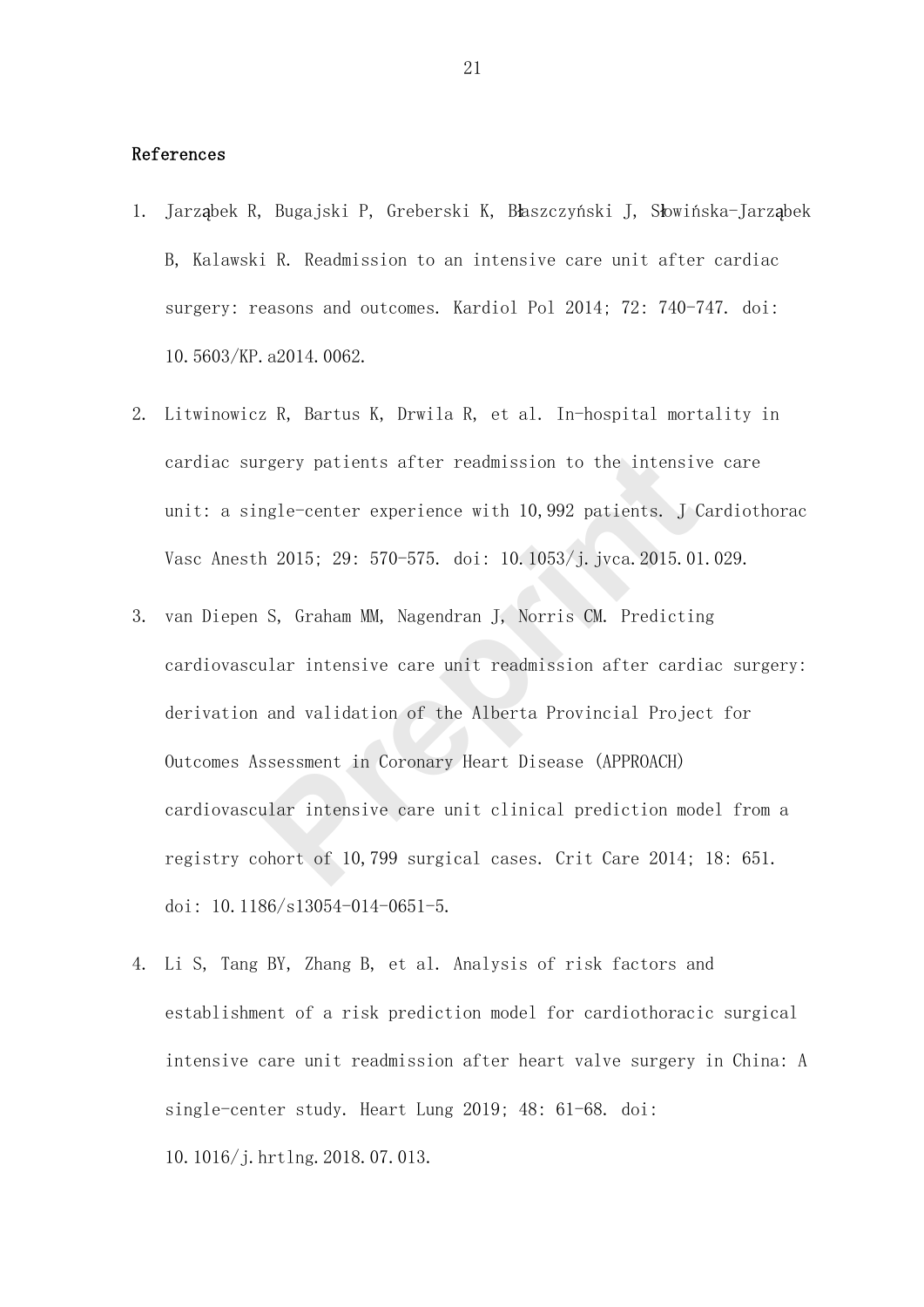- 5. Bardell T, Legare JF, Buth KJ, Ali IS. ICU Readmission After Cardiac Surgery. Eur J Cardiothorac Surg 2003; 23: 35435-35439. doi: 10.1016/s1010-7940(02)00767-4.
- 6. Thomson R, Fletcher N, Valencia O, Sharma V. Readmission to the Intensive Care Unit Following Cardiac Surgery: A Derived and Validated Risk Prediction Model in 4,869 Patients. J Cardiothorac Vasc Anesth 2018; 32: 2685-2691. doi: 10.1053/j.jvca.2018.04.033.
- 7. Konstantinos G, Eltheni R, Patelarou A, Patris V, Kuduvalli M, Brokalaki H. Incidence and predictors of readmission to the cardiac surgery intensive care unit: A retrospective cohort study in Greece Ann Thorac Med 2014; 9: 8-13. doi: 10.4103/1817-1737.124412. os G, Eltheni R, Patelarou A, Patris V, Kuduvall<br>H. Incidence and predictors of readmission to the<br>tensive care unit: A retrospective cohort study<br>Med 2014; 9: 8-13. doi: 10.4103/1817-1737.12441<br>, Kurt M, Feindt P, Gams E,
- 8. Litmathe J, Kurt M, Feindt P, Gams E, Boeken U. Predictors and Outcome of ICU Readmission After Cardiac Surgery Thorac Cardiovasc Surg 2009; 57: 391-394. doi: 10.1055/s-0029-1185852.
- 9. Knapik P, Knapik M, Zembala MO, et al. In-hospital and Mid-Term Outcomes in Patients Reoperated on Due to Bleeding Following Coronary Artery Surgery (From the KROK Registry) Interact Cardiovasc Thorac Surg 2019; ivz089. doi: 10.1093/icvts/ivz089.
- 10. Magruder JT, Kashiouris M, Grimm JC, et al. A Predictive Model and Risk Score for Unplanned Cardiac Surgery Intensive Care Unit Readmissions. J Card Surg 2015; 30: 685-690. doi: 10.1111/jocs.12589.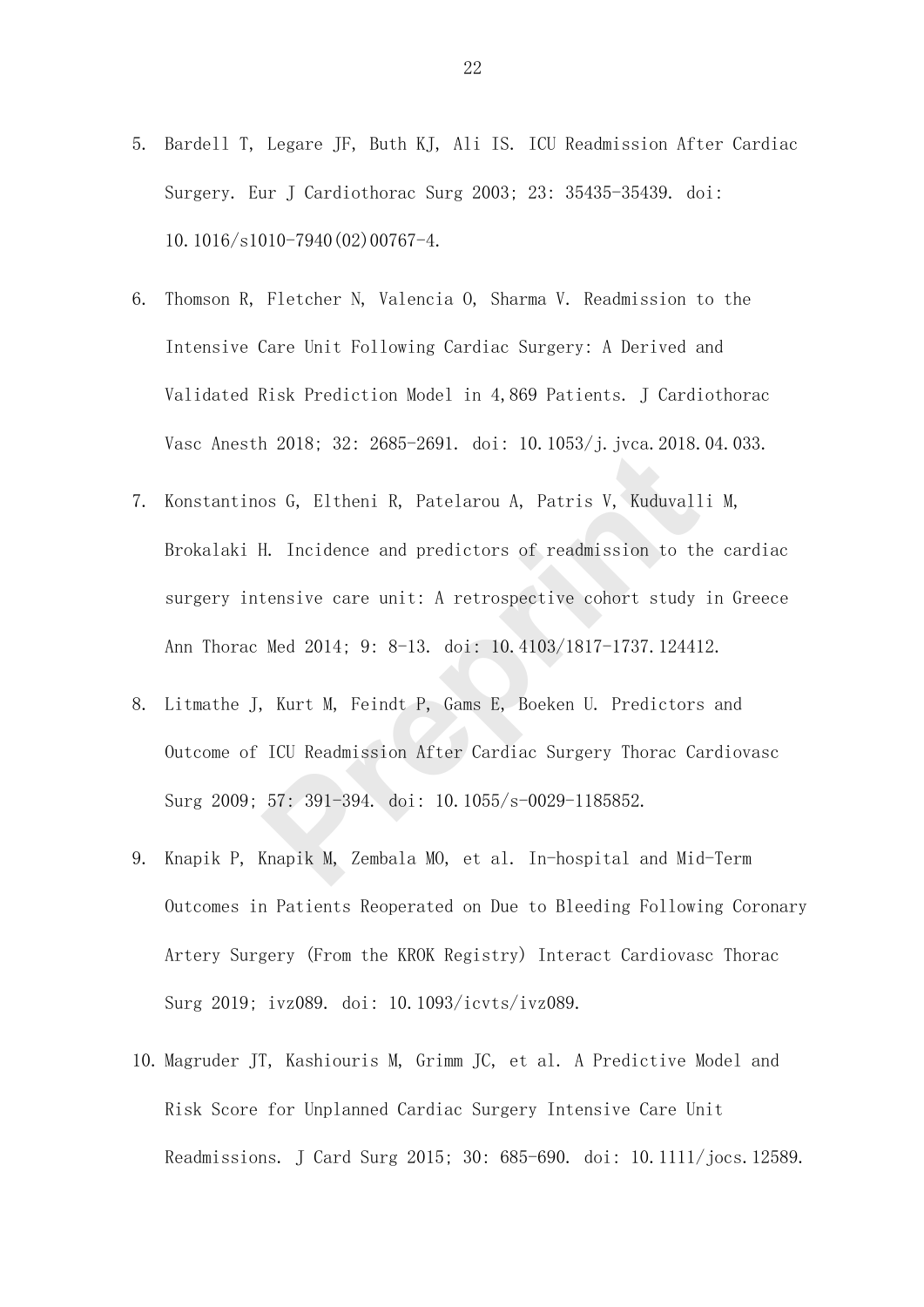- 11. Weigl W, Adamski J, Goryński P, Kański A, Hultström M. Mortality rate is higher in Polish intensive care units than in other European countries. Intensive Care Med 2017; 43: 1430-1432. doi: 10.1007/s00134-017-4804-2.
- 12. Knapik P, Krzych ŁJ, Weigl W, Adamski J, Hultstöm M. Mortality rate in Polish intensive care units is lower than predicted according to the APACHE II scoring system. Intensive Care Med 2017; 43; 1745-1746. doi: 10.1007/s00134-017-4883-0.
- 13. Benetis R, Sirvinskas E, Kumpaitiene B, Kinduris S. A case-control study of readmission to the intensive care unit after cardiac surgery. Med Sci Monit 2013; 19:148-152. doi: 10.12659/MSM.883814. 07/s00134-017-4883-0.<br>
Sirvinskas E, Kumpaitiene B, Kinduris S. A case<br>
eadmission to the intensive care unit after card<br>
ed Sci Monit 2013; 19:148-152. doi: 10.12659/MSM<br>
plat A, Yektaş A, Erentuğ V, Alagöl A. ICU readm<br>
- 14. Gümüş F, Polat A, Yektaş A, Erentuğ V, Alagöl A. ICU readmission after coronary artery bypass grafting Turk. J Anaesthesiol Reanim 2014; 42: 162-169. doi: 10.5152/TJAR.2014.99815.
- 15. Kolat P, Guttenberger P, Ried M, et al. ICU Readmission After Cardiac Surgery-Still a Matter of Concern? Thorac Cardiovasc Surg 2020; 68: 384-388. doi: 10.1055/s-0038-1642601.
- 16. Li Z, Amsterdam EA, Danielsen B, Hoegh H, Young JN, Armstrong EJ. Intraoperative conversion from off-pump to on-pump coronary artery bypass is associated with increased 30-day hospital readmission. Ann Thorac Surg 2014; 98: 16-22. doi: 10.1016/j.athoracsur.2014.03.040.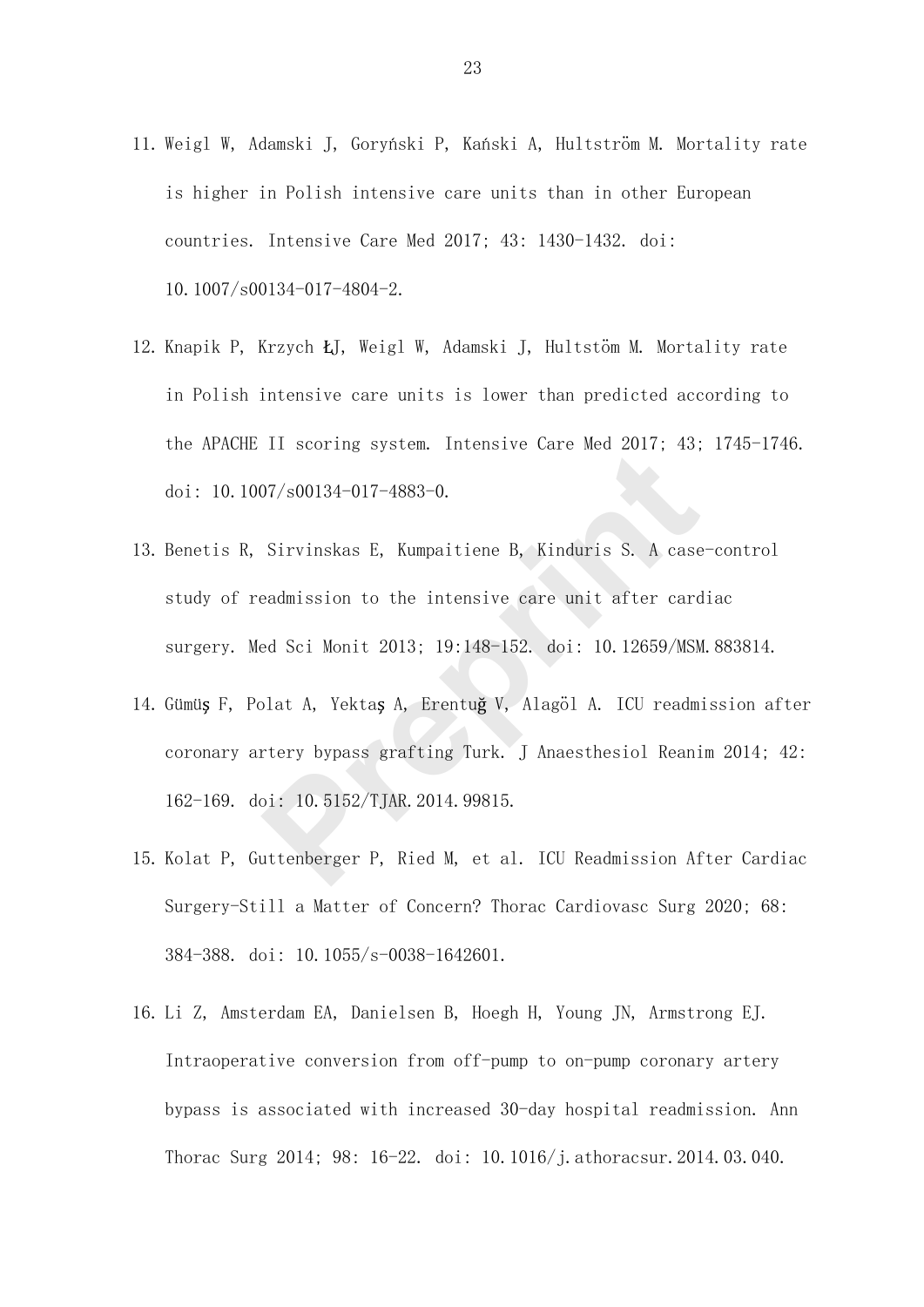- 17. Nashef SA, Roques F, Sharples LD, et al. EuroSCORE II. Eur J Cardiothorac Surg 2012; 41: 734-744. doi: 10.1093/ejcts/ezs043
- 18. Fronczek J, Polok KJ, Nowak-Kózka I, et al. Frailty Is Associated With an Increased Mortality Among Patients  $\geq$  80 Years Old Treated in Polish ICUs. Anaesthesiol Intensive Ther 2018; 50:245-251. doi: 10.5603/AIT.a2018.0032.
- 19. Kowalczuk-Wieteska A, Parys M, Pawlaczyk R, et al. Prediction of Complications and Death in Octogenarians With Left Main Coronary Artery Disease After Coronary Artery Bypass Implantation – Off-Pump, On-Pump and Minimally Invasive Techniques Comparison Postepy Kardiol Interwencyjnej 2019; 15: 218-225. doi: 10.5114/aic.2019.86015. Wieteska A, Parys M, Pawlaczyk R, et al. Predict<br>ons and Death in Octogenarians With Left Main Cc<br>ease After Coronary Artery Bypass Implantation<br>d Minimally Invasive Techniques Comparison Poste<br>jnej 2019; 15: 218-225. doi:
- 20. Szczeklik W, Fronczek J, Górka J, et al. Introduction of rapid response teams in Poland. Anaesthesiol Intensive Ther. 2019; 51(3): 178-185. doi: 10.5114/ait.2019.87647.
- 21. Borys M, Żurek S, Kurowicki A, et al. Implementation of Enhanced Recovery After Surgery (ERAS) protocol in off-pump coronary artery bypass graft surgery. A prospective cohort feasibility study. Anaesthesiol Intensive Ther. 2020; 52: 10-14. doi: 10.5114/ait.2020.93160.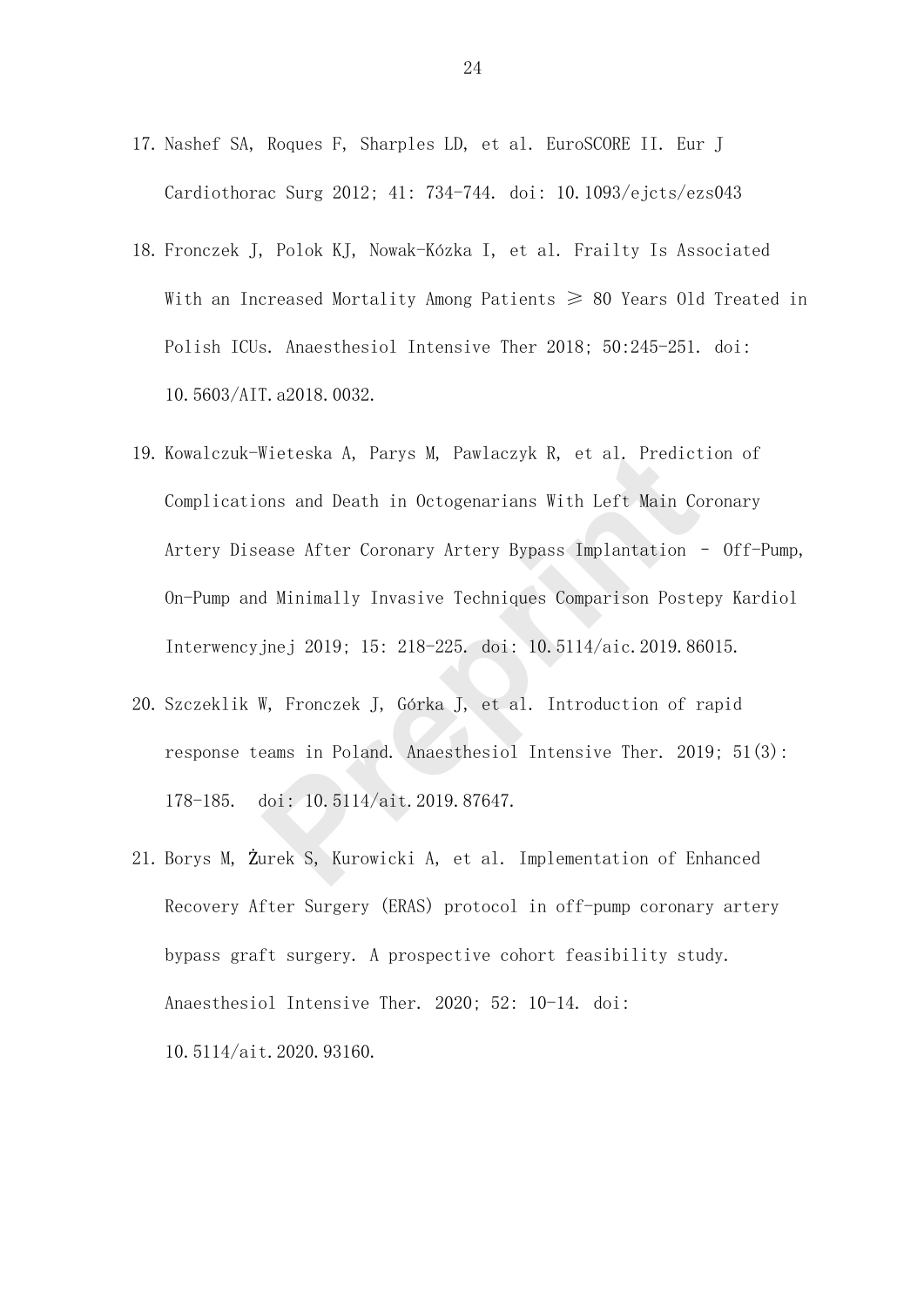Group of variables Variable All Not readmitted Readmitted p  $(n=89958)$   $(n=88955)$   $(n=1003)$  Yates Age ≥ 65 years 48 764 54.2% 48 044 54.0% 720 71.8% **<0.001** Female gender 22 138 24.6% 21 858 24.6% 280 27.9% **0.016 Circulatory** function CCS class IV 13 304 14.8% 13 068 14.7% 236 23.5% **<0.001** NYHA class III or IV 10 550 11.7% 10 298 11.6% 252 25.1% **<0.001** Recent MI < 90 days 25 414 28.3% 24 988 28.1% 426 42.5% **<0.001** Pulmonary hypertension | 287 0.3% | 276 0.3% | 11 1.1%  $\vert$  <0.001  $LVEF < 30\%$  <br> 2 619 2.9% 2.550 2.9% 6.9%  $\sim$  1.001 Previous PCA/stent | 28 498 31.7% | 28 174 31.7% | 324 32.3% | 0.694 Persistent or chronic AF 5 225 5.8% 5 098 5.7% 127 12.7% **<0.001** Left main stem lesion | 27 750 30.8% | 27 387 30.8% | 363 36.2% | <0.001 Triple vessel disease  $\begin{array}{|l|l|l|} \hline 51 129 & 56.8\% & 50 553 & 56.8\% & 576 & 57.4\% & 0.728 \hline \end{array}$ Individual risk factors Cigarette smoking 16 361 18.2% 16 154 18.2% 207 20.6% **0.047** Hypercholesterolemia | 54 899 61.0% 54 310 61.1% | 589 58.7% | 0.141 Diabetes mellitus 31 815 35.4% 31 394 35.3% 421 42.0% **<0.001** Arterial hypertension | 78 946 87.8% | 78 050 87.7% | 896 89.3% | 0.139 BMI  $>35$  kg/m<sup>2</sup> 6 316 7.0% 6 216 7.0% 100 10.0% **<0.001** Renal failure 4 714 5.2% 4 597 5.2% 117 11.7% **<0.001** COPD 6 967 7.7% 6 822 7.7% 145 14.5% **<0.001** Past TIA, RIND, stroke  $\begin{vmatrix} 3.575 & 4.0\% & 3.509 & 3.9\% \end{vmatrix}$  66 6.6%  $\begin{vmatrix} 6.6\% & 6.6\% \end{vmatrix}$ Past treatment of CAD 1 104 1.2% 1 082 1.2% 2.2% **0.008** PVD 8 255 9.2% 8 082 9.1% 173 17.2% **<0.001** Poor mobility\* 4 389 4.9% 4 291 4.8% 98 9.8% <0.001 Condition before the procedure Cardiogenic shock 1 919 2.1% 1 845 2.1% 74 7.4% **<0.001** Use of IABP 1.948 1.1% 918 1.0% 30 3.0% <0.001 IV nitrates or heparin 11 882 13.2% 11 660 13.1% 222 22.1% **<0.001** Procedurerelated variables Previous cardiac surgery | 1 478 1.6% | 1 454 1.6% | 24 2.4% | 0.079 Non-elective surgery | 33 093 36.8% 32 588 36.6% | 505 50.3% | <0.001 CABG  $\begin{array}{|c|c|c|c|c|c|c|c|c|} \hline & 46\,518 & 51.7\% & 46\,005 & 51.7\% & 513 & 51.1\% & 0.743 \hline \end{array}$ OPCAB 140 879 45.4% 40 410 45.4% 469 46.8% 0.418 MIDCAB 2561 2.8% 2540 2.9% 21 2.1% 0.178 Conversion 497 0.6% 480 0.5% 17 1.7% **<0.001** Prepriod AF 5 225 5.8% 5 098 5.7% 127<br>
in stem lesion 27 750 30.8% 27 387 30.8% 363<br>
<u>Pressel disease 51 129 56.8% 50 553 56.8% 576</u><br>
te smoking 16 361 18.2% 16 154 18.2% 207<br>
holesterolemia 54 899 61.0% 54 310 61.1% 589<br>

Table 1. Comparison of preoperative variables among patients who required or did not require ICU readmission following coronary artery surgery.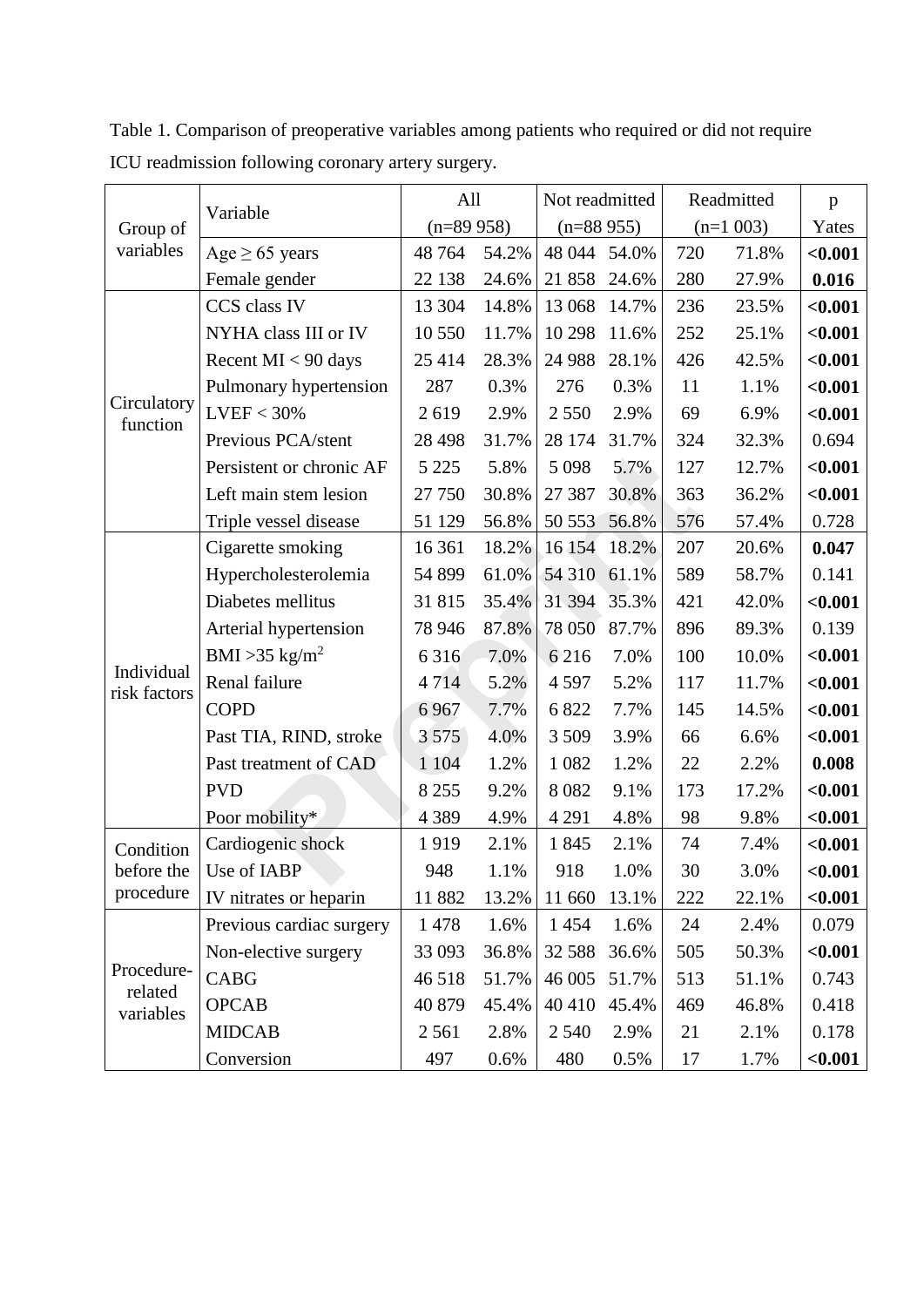| Postoperative complications      | All         |      | Not readmitted |             | Readmitted |            | p       |
|----------------------------------|-------------|------|----------------|-------------|------------|------------|---------|
|                                  | $(n=89958)$ |      |                | $(n=88955)$ |            | $(n=1003)$ | Yates   |
| Neurological complications       | 1 3 2 4     | 1.5% | 1 1 8 4        | 1.3%        | 140        | 14.0%      | < 0.001 |
| <b>Respiratory complications</b> | 3 0 8 5     | 3.4% | 2687           | 3.0%        | 398        | 39.7%      | < 0.001 |
| Gastrointestinal complications   | 601         | 0.7% | 513            | 0.6%        | 88         | 8.8%       | < 0.001 |
| Renal complications              | 1 209       | 1.3% | 1 0 9 4        | 1.2%        | 115        | 11.5%      | < 0.001 |
| Sternal, mediastinal or wound    | 2 1 2 7     | 2.4% | 1977           | 2.2%        | 150        | 15.0%      | < 0.001 |
| infection                        |             |      |                |             |            |            |         |
| Perioperative myocardial         |             |      |                |             |            |            |         |
| infarction                       | 1 3 4 3     | 1.5% | 1 2 4 3        | 1.4%        | 100        | 10.0%      | $0.001$ |
| Mechanical circulatory support   | 1 905       | 2.1% | 1764           | 2.0%        | 141        | 14.1%      | < 0.001 |
| Reoperation due to bleeding      | 3 300       | 3.7% | 3 0 7 9        | 3.5%        | 221        | 22.0%      | < 0.001 |
|                                  |             |      |                |             |            |            |         |

Table 2. The incidence of postoperative complications among patients who required or did not require ICU readmission following coronary artery surgery.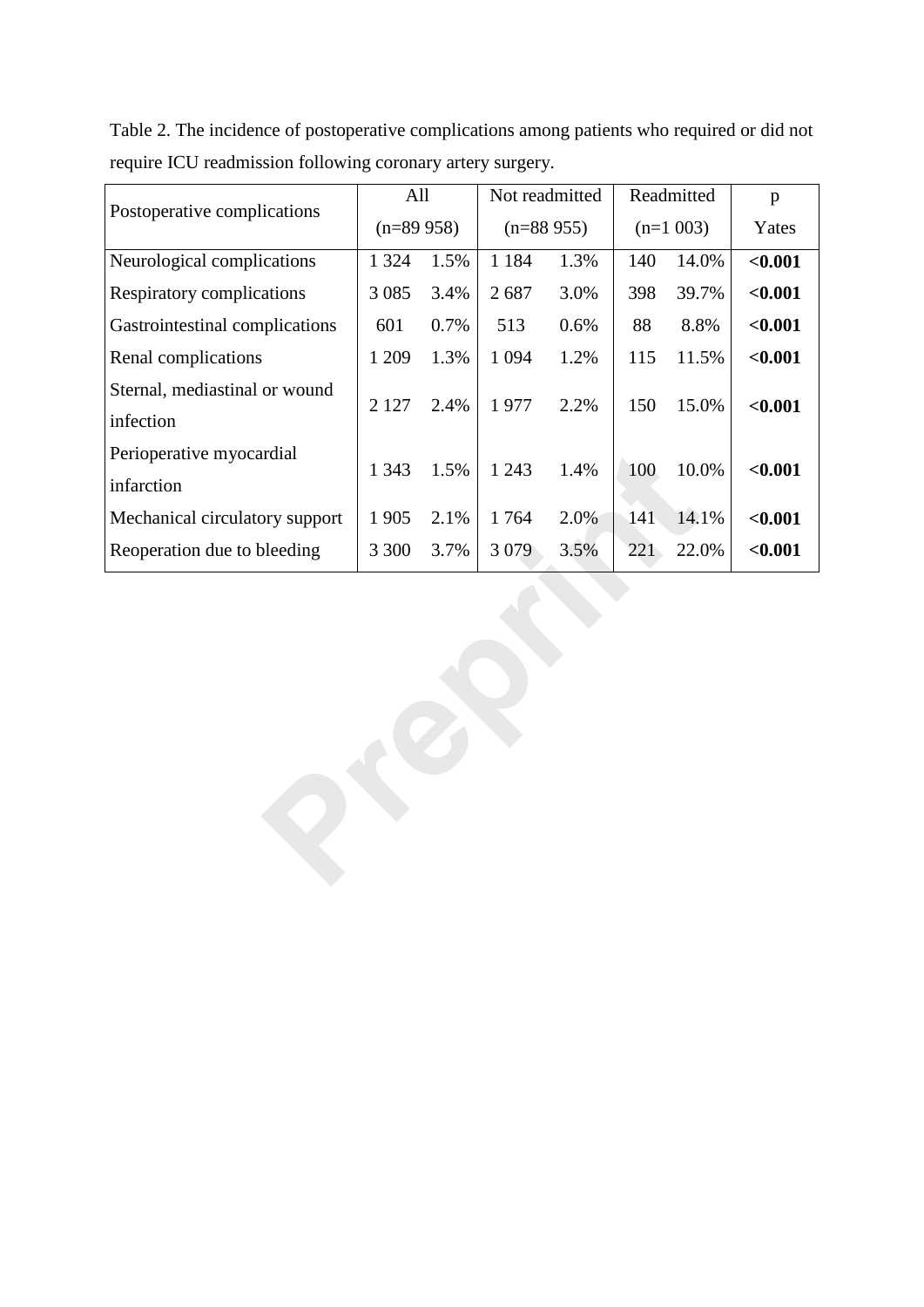|                            |                            | All                                   |       | Survivors |       | Non-survivors |       | $\mathbf{p}$ |
|----------------------------|----------------------------|---------------------------------------|-------|-----------|-------|---------------|-------|--------------|
| Group of                   | Variable                   | $(n=1,003)$<br>$(n=706)$<br>$(n=297)$ |       | Yates     |       |               |       |              |
| variables                  | Age $\geq 65$ years        | 720                                   | 71.8% | 485       | 68.7% | 235           | 79.1% | 0.001        |
|                            | Female gender              | 280                                   | 27.9% | 187       | 26.5% | 93            | 31.3% | 0.139        |
| Circulatory<br>function    | CCS class IV               | 236                                   | 23.5% | 152       | 21.5% | 84            | 28.3% | 0.026        |
|                            | NYHA class III or IV       | 252                                   | 25.1% | 165       | 23.4% | 87            | 29.3% | 0.058        |
|                            | Recent $MI < 90$ days      | 426                                   | 42.5% | 295       | 41.8% | 131           | 44.1% | 0.542        |
|                            | Pulmonary hypertension     | 11                                    | 1.1%  | 5         | 0.7%  | 6             | 2.0%  | 0.136        |
|                            | $LVEF < 30\%$              | 69                                    | 6.9%  | 46        | 6.5%  | 23            | 7.7%  | 0.572        |
|                            | Previous PCA/stent         | 324                                   | 32.3% | 219       | 31.0% | 105           | 35.4% | 0.206        |
|                            | Persistent or chronic AF   | 127                                   | 12.7% | 83        | 11.8% | 44            | 14.8% | 0.220        |
|                            | Left main stem lesion      | 363                                   | 36.2% | 261       | 37.0% | 102           | 34.3% | 0.473        |
|                            | Triple vessel disease      | 576                                   | 57.4% | 404       | 57.2% | 172           | 57.9% | 0.895        |
| Individual<br>risk factors | Cigarette smoking          | 207                                   | 20.6% | 151       | 21.4% | 56            | 18.9% | 0.413        |
|                            | Hypercholesterolemia       | 589                                   | 58.7% | 425       | 60.2% | 164           | 55.2% | 0.164        |
|                            | Diabetes mellitus          | 421                                   | 42.0% | 296       | 41.9% | 125           | 42.1% | 0.982        |
|                            | Arterial hypertension      | 896                                   | 89.3% | 629       | 89.1% | 267           | 89.9% | 0.791        |
|                            | BMI > 35 kg/m <sup>2</sup> | 100                                   | 10.0% | 67        | 9.5%  | 33            | 11.1% | 0.505        |
|                            | Renal failure              | 117                                   | 11.7% | 78        | 11.0% | 39            | 13.1% | 0.406        |
|                            | <b>COPD</b>                | 145                                   | 14.5% | 95        | 13.5% | 50            | 16.8% | 0.197        |
|                            | Past TIA, RIND, stroke     | 66                                    | 6.6%  | 43        | 6.1%  | 23            | 7.7%  | 0.410        |
|                            | Past treatment of CAD      | 22                                    | 2.2%  | 11        | 1.6%  | 11            | 3.7%  | 0.060        |
|                            | <b>PVD</b>                 | 173                                   | 17.2% | 116       | 16.4% | 57            | 19.2% | 0.334        |
|                            | Poor mobility*             | 98                                    | 9.8%  | 66        | 9.3%  | 32            | 10.8% | 0.563        |
| Condition                  | Cardiogenic shock          | 74                                    | 7.4%  | 50        | 7.1%  | 24            | 8.1%  | 0.674        |
| before the                 | Use of IABP                | 30                                    | 3.0%  | 19        | 2.7%  | 11            | 3.7%  | 0.512        |
| procedure                  | IV nitrates or heparin     | 222                                   | 22.1% | 156       | 22.1% | 66            | 22.2% | 0.969        |
| Procedure-                 | Previous cardiac surgery   | 24                                    | 2.4%  | 13        | 1.8%  | 11            | 3.7%  | 0.125        |
|                            | Non-elective surgery       | 505                                   | 50.3% | 336       | 47.6% | 169           | 56.9% | 0.009        |
|                            | CABG                       | 513                                   | 51.1% | 374       | 53.0% | 139           | 46.8% | 0.086        |
| related<br>variables       | <b>OPCAB</b>               | 469                                   | 46.8% | 323       | 45.8% | 146           | 49.2% | 0.359        |
|                            | <b>MIDCAB</b>              | 21                                    | 2.1%  | 9         | 1.3%  | 12            | 4.0%  | 0.011        |
|                            | Conversion                 | 17                                    | 1.7%  | 11        | 1.6%  | 6             | 2.0%  | 0.803        |

Table 3. Comparison of preoperative variables among survivors and non-survivors in patients readmitted to the ICU following coronary artery surgery.